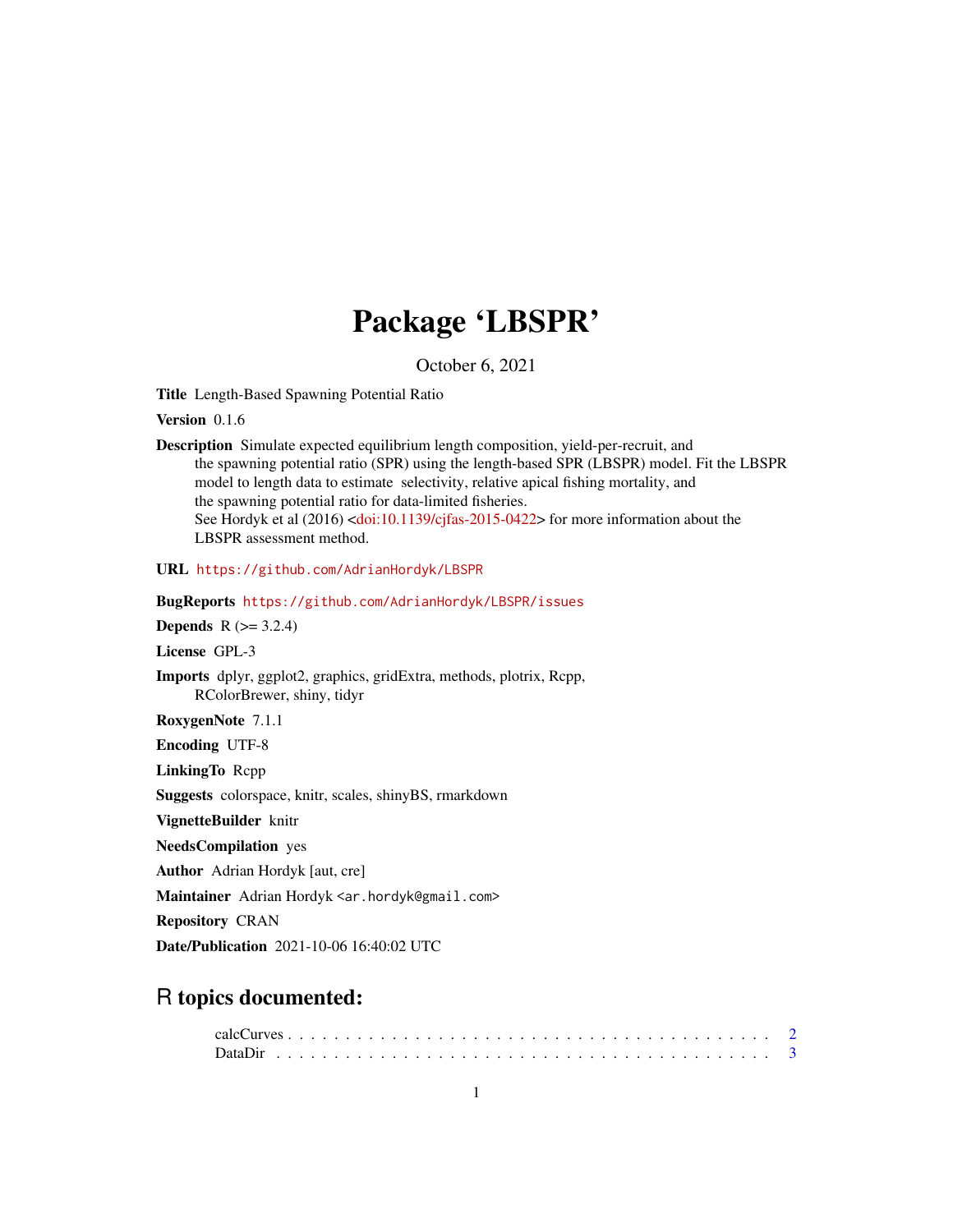<span id="page-1-0"></span>

|                                                                                                             | 3              |
|-------------------------------------------------------------------------------------------------------------|----------------|
| getFMfun                                                                                                    | $\overline{4}$ |
|                                                                                                             | 5              |
| $initialize, LB\_obj-method \dots \dots \dots \dots \dots \dots \dots \dots \dots \dots \dots \dots \dots$  | 6              |
| $initialize, LB\_pars-method \dots \dots \dots \dots \dots \dots \dots \dots \dots \dots \dots \dots \dots$ | 6              |
|                                                                                                             | $\overline{7}$ |
|                                                                                                             | 8              |
|                                                                                                             | -9             |
|                                                                                                             | -11            |
|                                                                                                             | -12            |
|                                                                                                             | -13            |
|                                                                                                             | -14            |
|                                                                                                             |                |
|                                                                                                             | -16            |
|                                                                                                             |                |
|                                                                                                             | -17            |
|                                                                                                             | -18            |
|                                                                                                             |                |
|                                                                                                             | 20             |
|                                                                                                             |                |
|                                                                                                             | 23             |
|                                                                                                             |                |
|                                                                                                             |                |
| Index                                                                                                       | 26             |

calcCurves *Calculate Relative Yield, YPR, SPR, SSB, and Recruitment curves for F/M*

### Description

A function that takes a LB\_pars or LB\_obj object and returns a data frame of values for relative Yield, YPR, SPR, SSB, and Recruitment at different values of F/M

### Usage

```
calcCurves(LB_obj)
```
### Arguments

LB\_obj An object of class 'LB\_obj' or class 'LB\_pars' that contains the life history and fishing information

### Value

a dataframe with YPR, Yield, SSB, Rec, and FM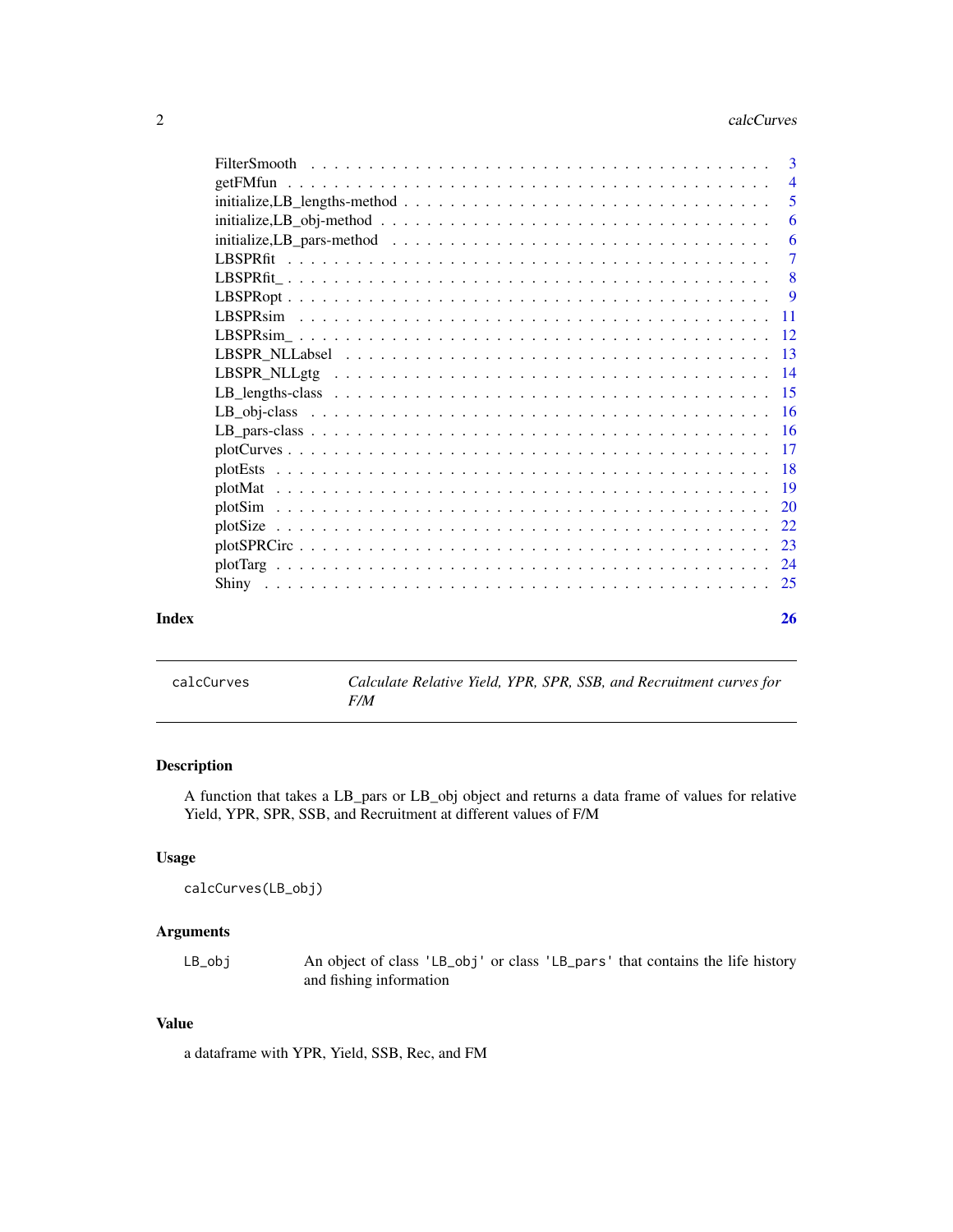### <span id="page-2-0"></span>DataDir 3

### Author(s)

A. Hordyk

DataDir *Report the location of the Data Files*

### Description

A function that returns the location of the example CSV files

### Usage

DataDir()

### Author(s)

A. Hordyk modified (i.e., stolen) from T. Carruthers' code (DLMtool package)

FilterSmooth *Kalman filter and Rauch-Tung-Striebel smoother*

### Description

A function that applies a filter and smoother to estimates

### Usage

FilterSmooth(RawEsts,  $R = 1$ ,  $Q = 0.1$ , Int = 100)

### Arguments

| RawEsts | a vector of estimated values       |
|---------|------------------------------------|
| R       | variance of sampling noise         |
| 0       | variance of random walk increments |
| Tnt.    | covariance of initial uncertainty  |

### Value

a vector of smoothed values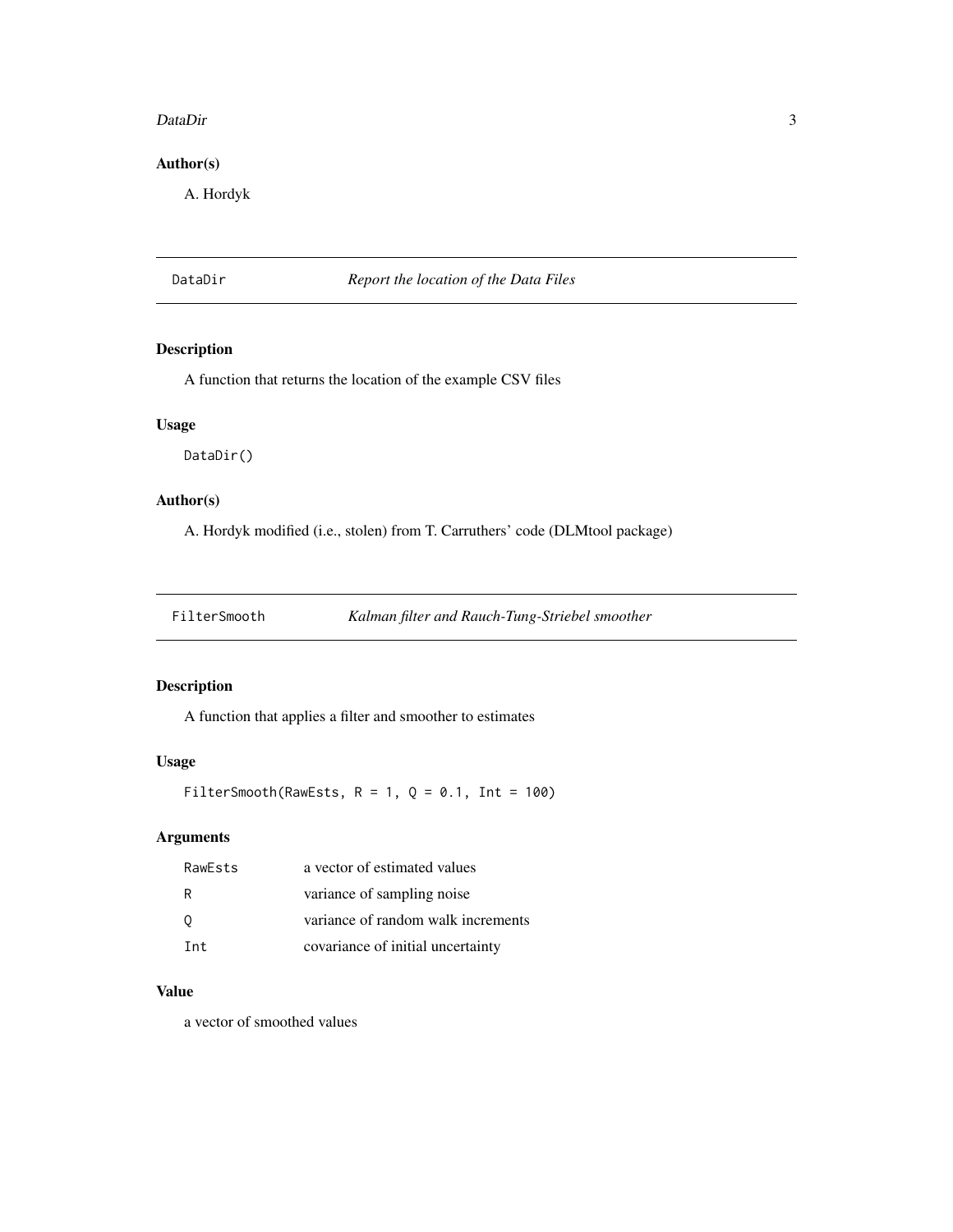<span id="page-3-0"></span>

### Description

A internal function that optimizes for F/M when SPR is provided in the simulation parameters.

### Usage

```
getFMfun(FM, LB_pars, Control = list())
```
### Arguments

| FМ      | a F/M value                                                             |
|---------|-------------------------------------------------------------------------|
| LB_pars | an object of class 'LB_pars' that contains the life history information |
| Control | a list of control options for the LBSPR model.                          |

### Details

The Control options are:

- modtype Model Type: either Growth-Type-Group Model (default: "GTG") or Age-Structured ("absel")
- maxsd Maximum number of standard deviations for length-at-age distribution (default is 2)
- ngtg Number of groups for the GTG model. Default is 13
- P Proportion of survival of initial cohort for maximum age for Age-Structured model. Default is 0.01
- Nage Number of pseudo-age classes in the Age Structured model. Default is 101
- maxFM Maximum value for F/M. Estimated values higher than this are trunctated to maxFM. Default is 4

### Value

sum of squares value

### Author(s)

A. Hordyk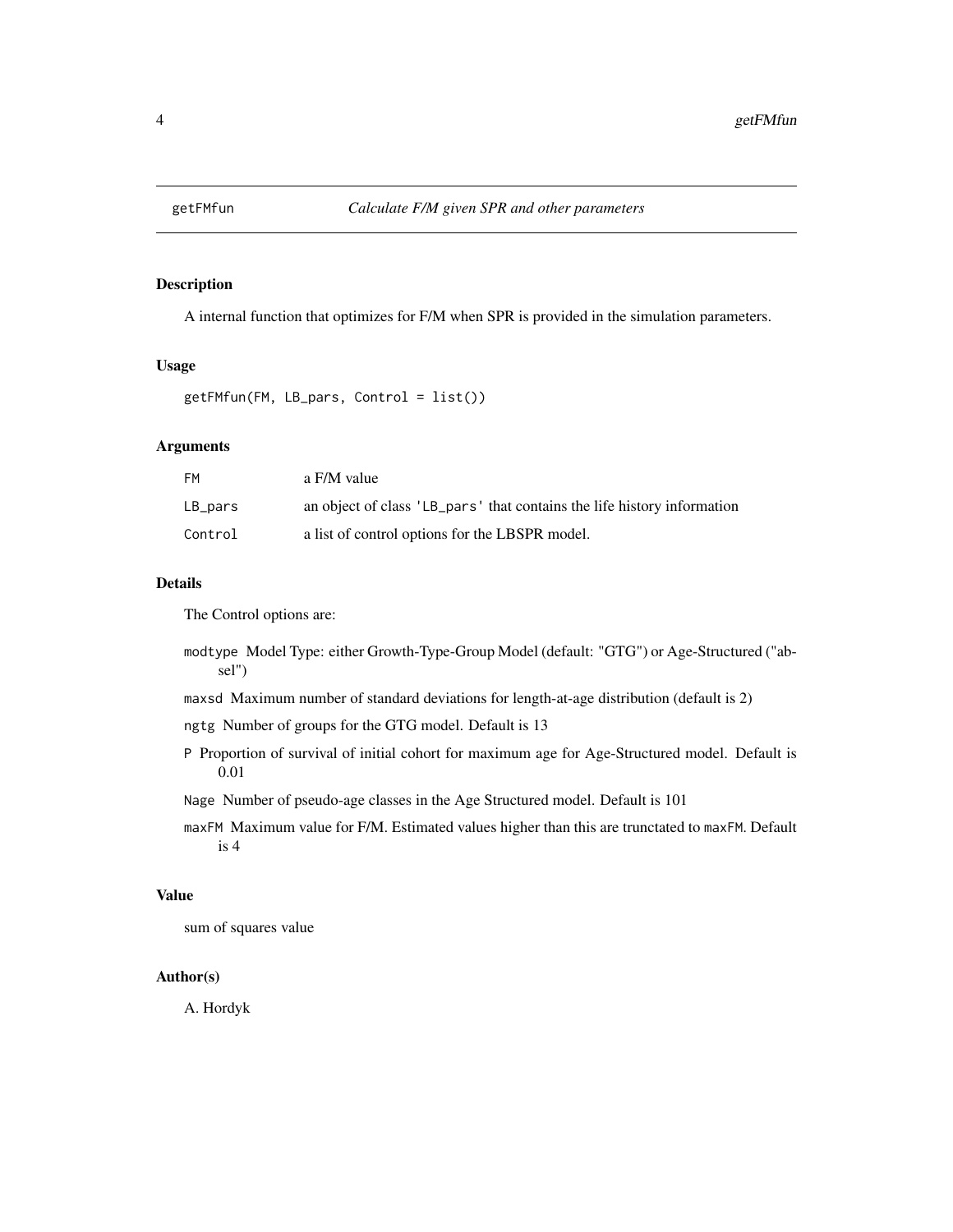<span id="page-4-0"></span>initialize,LB\_lengths-method

*Create a new LB\_lengths object*

### Description

Function

### Usage

```
## S4 method for signature 'LB_lengths'
initialize(
  .Object,
  file = "none",
  LB_pars = NULL,
  \begin{bmatrix} -2 \\ -1 \\ -1 \end{bmatrix} ataType = c("raw", "freq"),
  header = FALSE,
  verbose = TRUE,
  ...
)
```
### Arguments

| .Object  | class of object to be created                                                                                 |
|----------|---------------------------------------------------------------------------------------------------------------|
| file     | file path and name to CSV containing parameters. Alternatively it can be a<br>matrix or vector of length data |
| LB_pars  | a object of class LB pars                                                                                     |
| dataType | is the length data individual measurements (raw) or a length frequency (freq)?                                |
| header   | is there a header?                                                                                            |
| verbose  | display a message?                                                                                            |
| $\cdots$ | optional additional arguments passed to read.csv                                                              |
|          |                                                                                                               |

### Value

a object of class 'LB\_lengths'

### Author(s)

A. Hordyk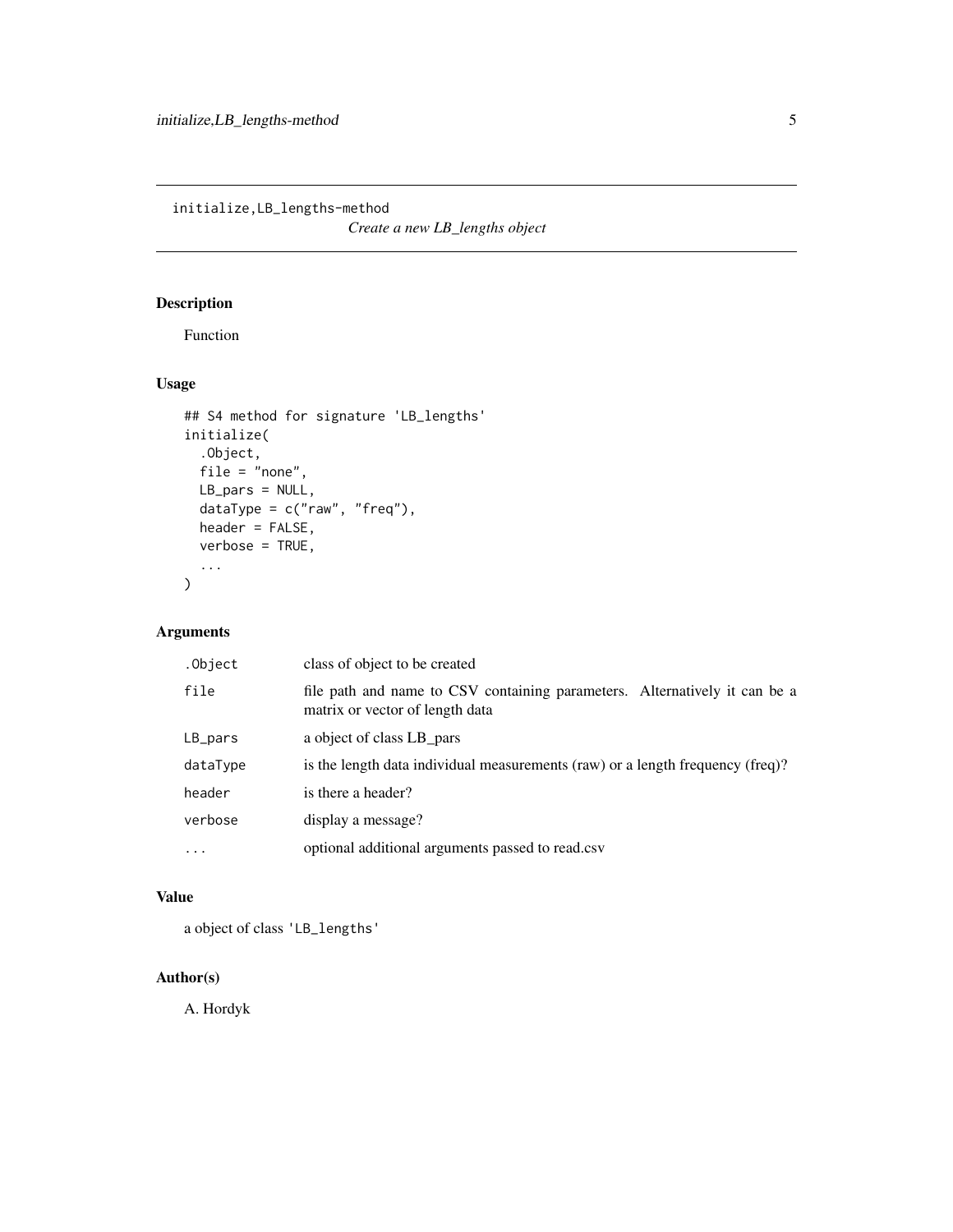<span id="page-5-0"></span>initialize,LB\_obj-method

*Create a new LB\_obj object*

### Description

Function

### Usage

```
## S4 method for signature 'LB_obj'
initialize(.Object, defaults = FALSE, verbose = FALSE)
```
### Arguments

| .Object  | class of object to be created |
|----------|-------------------------------|
| defaults | use defaults?                 |
| verbose  | display a message?            |

### Value

a object of class 'LB\_obj'

### Author(s)

A. Hordyk

initialize,LB\_pars-method

*Create a new LB\_pars object*

### Description

Function

### Usage

```
## S4 method for signature 'LB_pars'
initialize(.Object, file = "none", defaults = TRUE, verbose = TRUE)
```
### Arguments

| .Object  | class of object to be created                                                                                                        |
|----------|--------------------------------------------------------------------------------------------------------------------------------------|
| file     | use 'example' to create example LB_pars object. File path and name to CSV<br>containing parameters. Import CSV currently not working |
| defaults | use defaults for some parameters?                                                                                                    |
| verbose  | display a message?                                                                                                                   |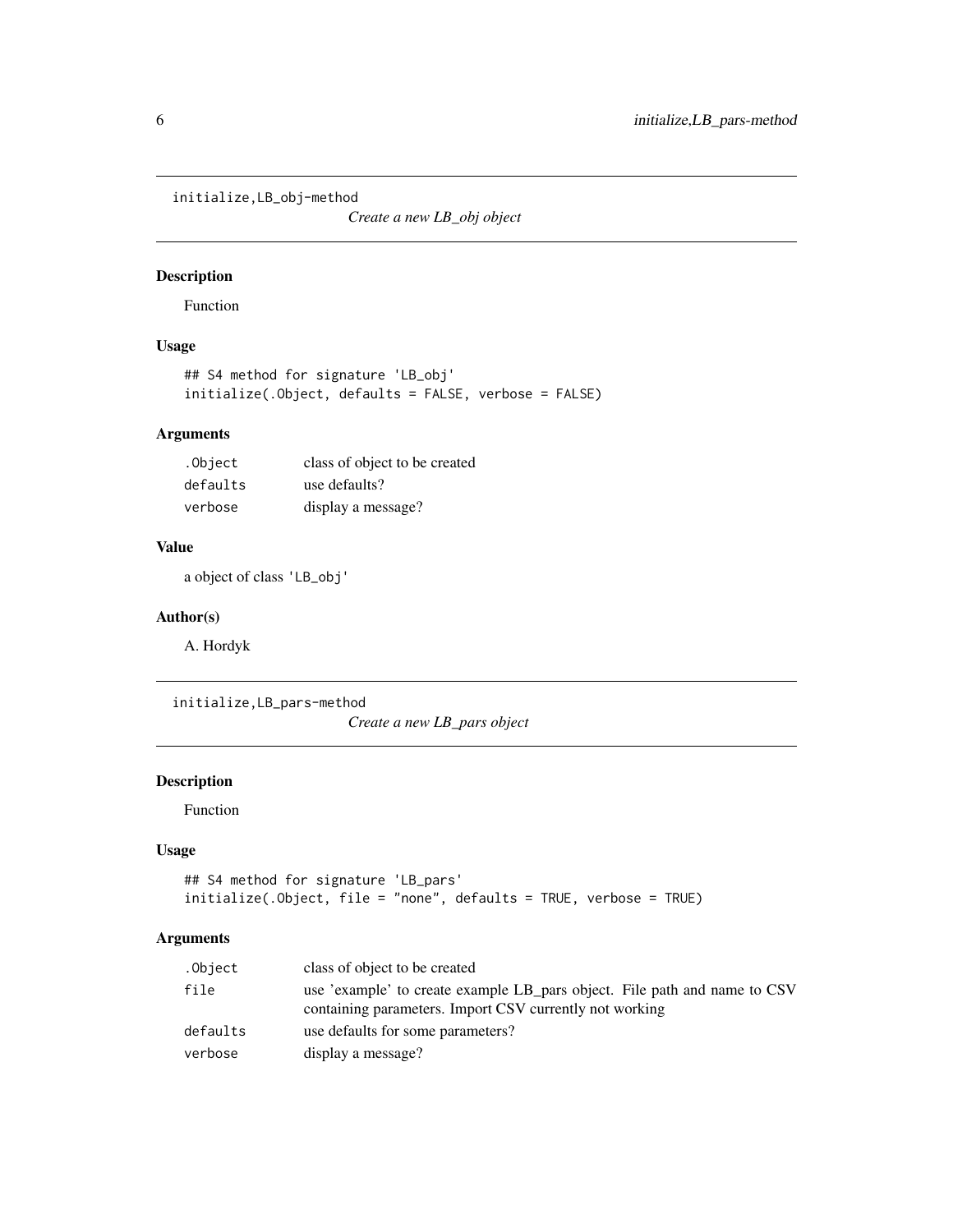### <span id="page-6-0"></span> $LBSPRfit$  7

### Value

a object of class 'LB\_pars'

### Author(s)

A. Hordyk

LBSPRfit *Fit LBSPR model to length data*

### Description

A function that fits the LBSPR model to length data

### Usage

```
LBSPRfit(
  LB_pars = NULL,
  LB_lengths = NULL,
  yrs = NA,
  Control = list(),pen = TRUE,
  verbose = TRUE,
  useCPP = TRUE,
  ...
)
```
### Arguments

| LB_pars    | an object of class 'LB_pars' that contains the life history information |
|------------|-------------------------------------------------------------------------|
| LB_lengths | an object of class 'LB_lengths' that contains the length data           |
| yrs        | index of years to include. If NA the model is run on all years          |
| Control    | a list of control options for the LBSPR model.                          |
| pen        | apply a penalty if estimate of selectivity is very high?                |
| verbose    | display messages?                                                       |
| useCPP     | use cpp optimization code?                                              |
| .          | additional parameters to pass to Filter Smooth                          |

### Details

The Control options are:

modtype Model Type: either Growth-Type-Group Model (default: "GTG") or Age-Structured ("absel")

maxsd Maximum number of standard deviations for length-at-age distribution (default is 2)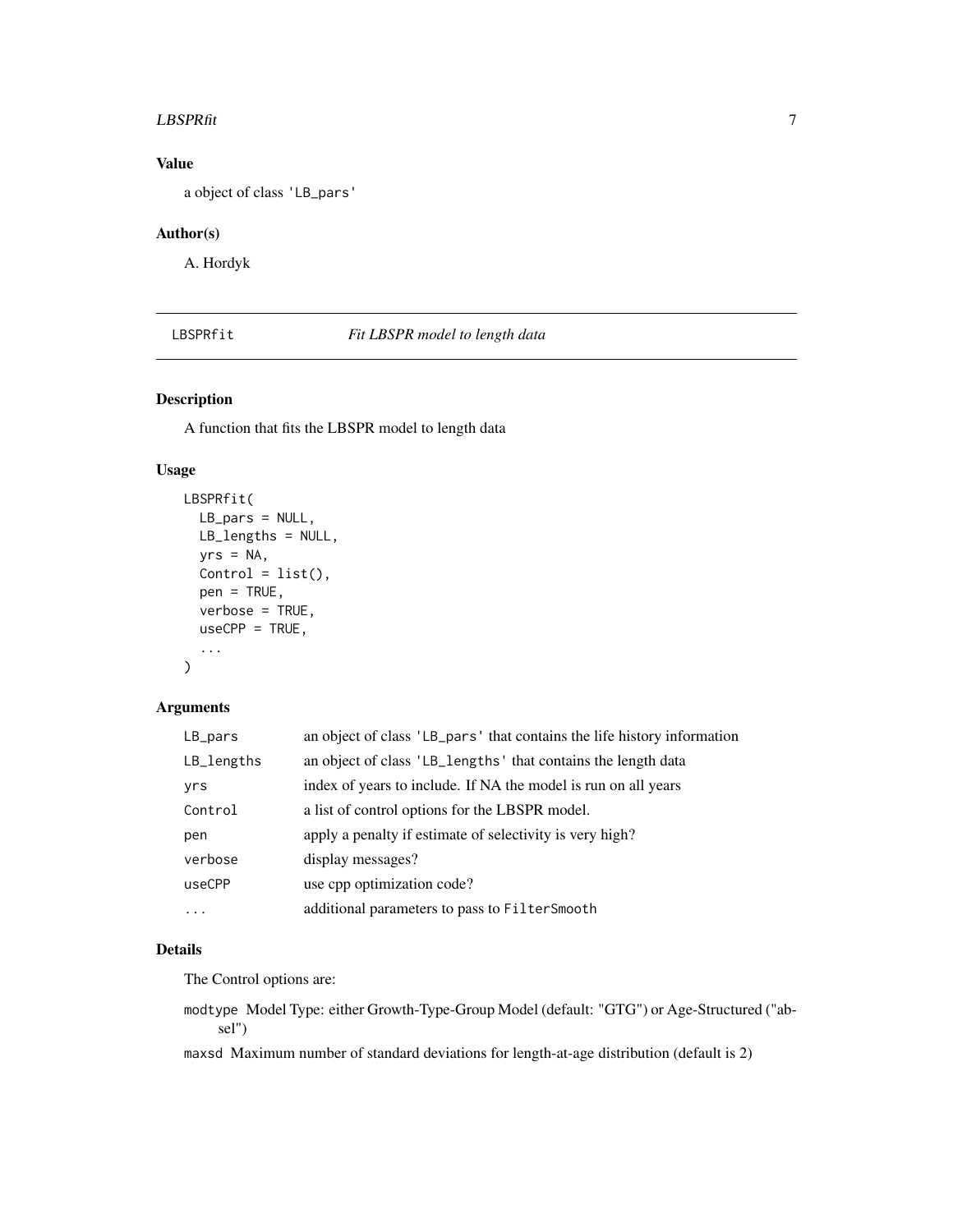- <span id="page-7-0"></span>ngtg Number of groups for the GTG model. Default is 13
- P Proportion of survival of initial cohort for maximum age for Age-Structured model. Default is 0.01
- Nage Number of pseudo-age classes in the Age Structured model. Default is 101
- maxFM Maximum value for F/M. Estimated values higher than this are trunctated to maxFM. Default is 4

### Value

```
a object of class 'LB_obj'
```
### Author(s)

A. Hordyk

### Examples

```
## Not run:
MyFit <- LBSPRfit(LBparameters, LBlengths)
MyFit@Ests
```
## End(Not run)

### LBSPRfit\_ *Internal function to fit LBSPR model to length data*

### Description

An internal function that fits the LBSPR model to a single year of length data

### Usage

```
LBSPRfit_(
 yr = 1,LB_pars = NULL,
 LB_lengths = NULL,
 Control = list(),
 pen = TRUE,
 useCPP = TRUE,verbose = TRUE
)
```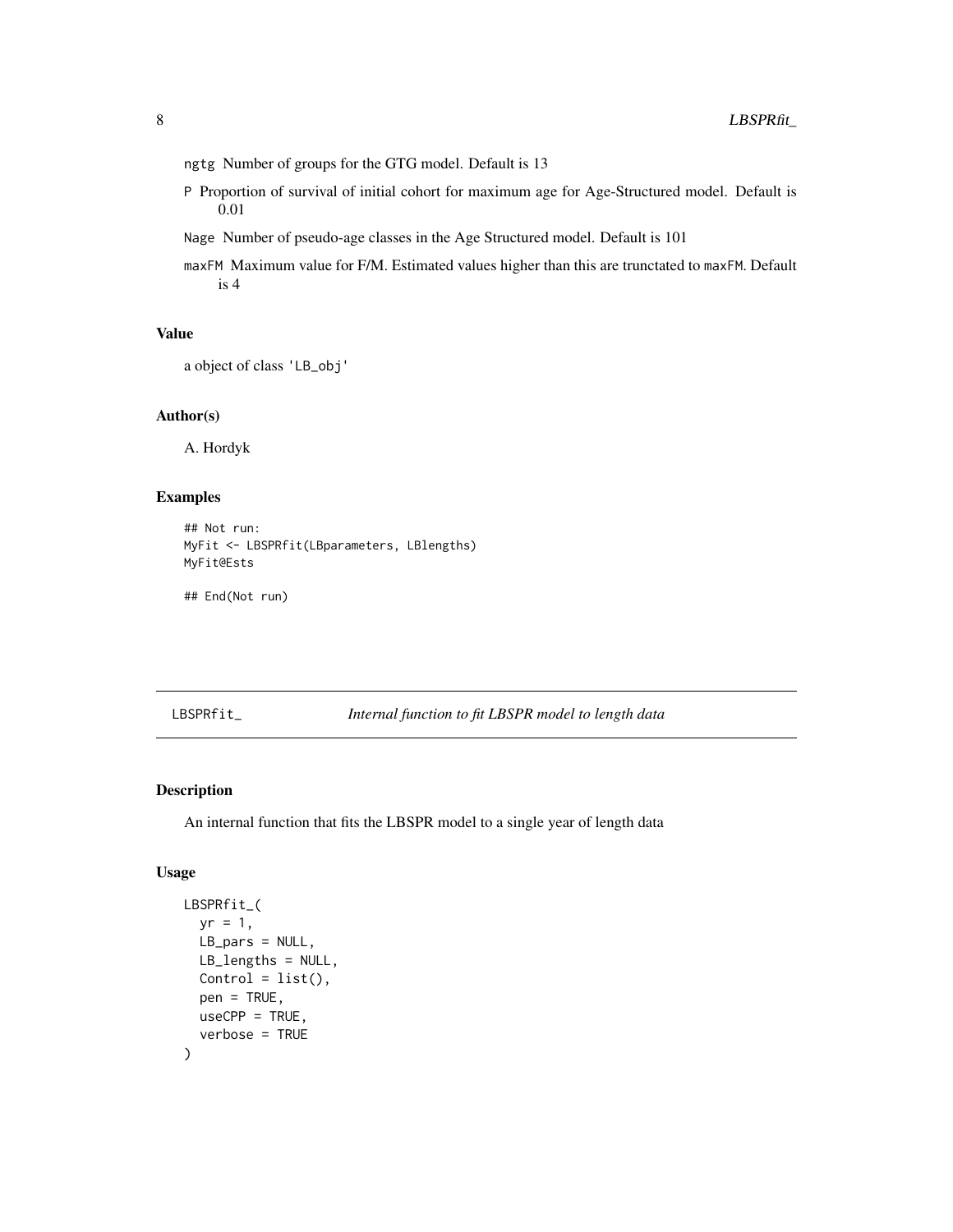### <span id="page-8-0"></span>LBSPRopt 9

### Arguments

| yr         | index of the year column to fit model to                                |
|------------|-------------------------------------------------------------------------|
| LB_pars    | an object of class 'LB_pars' that contains the life history information |
| LB_lengths | an object of class 'LB_lengths' that contains the length data           |
| Control    | a list of control options for the LBSPR model.                          |
| pen        | apply a penalty if estimate of selectivity is very high?                |
| useCPP     | use cpp optimization code?                                              |
| verbose    | display messages?                                                       |

### Details

The Control options are:

- modtype Model Type: either Growth-Type-Group Model (default: "GTG") or Age-Structured ("absel")
- maxsd Maximum number of standard deviations for length-at-age distribution (default is 2)
- ngtg Number of groups for the GTG model. Default is 13
- P Proportion of survival of initial cohort for maximum age for Age-Structured model. Default is 0.01
- Nage Number of pseudo-age classes in the Age Structured model. Default is 101
- maxFM Maximum value for F/M. Estimated values higher than this are trunctated to maxFM. Default is 4

### Value

```
a object of class 'LB_obj'
```
### Author(s)

A. Hordyk

LBSPRopt *Optimisation Routine for fitting LBSPR*

### Description

A function that calculate the negative log-likelihood of the LBSPR model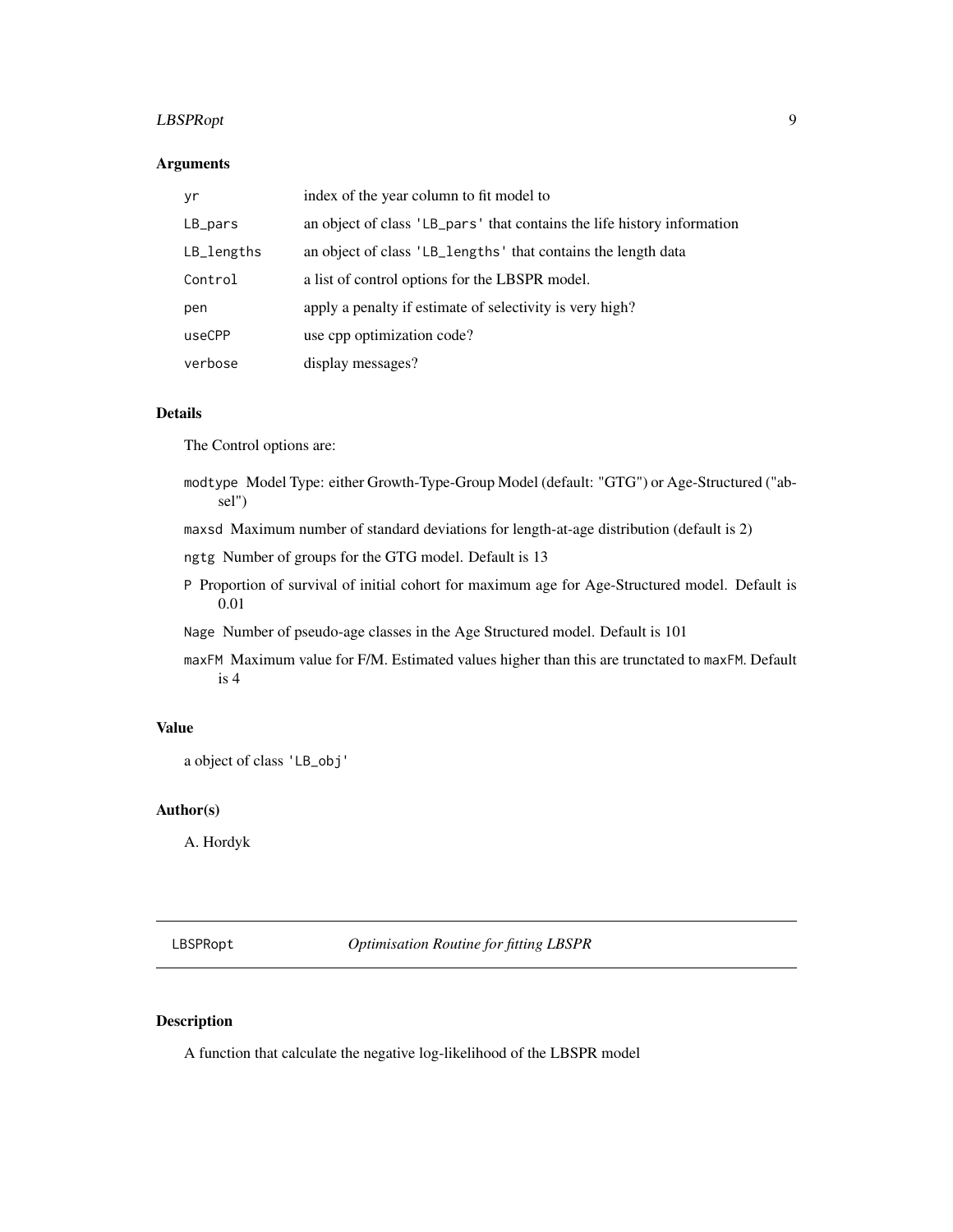### Usage

```
LBSPRopt(
  trypars,
  yr = 1,
  LB_pars = NULL,
  LB_lengths = NULL,
  Control = list(),pen = TRUE
\mathcal{L}
```
### Arguments

| trypars      | a vector of exploitation parameters in log space                        |
|--------------|-------------------------------------------------------------------------|
| yr           | index of the year column to fit the model to                            |
| LB_pars      | an object of class 'LB_pars' that contains the life history information |
| $LB$ lengths | an object of class 'LB_lengths' that contains the length data           |
| Control      | a list of control options for the LBSPR model.                          |
| pen          | apply a penalty if estimate of selectivity is very high?                |

### Details

The Control options are:

- modtype Model Type: either Growth-Type-Group Model (default: "GTG") or Age-Structured ("absel")
- maxsd Maximum number of standard deviations for length-at-age distribution (default is 2)
- ngtg Number of groups for the GTG model. Default is 13
- P Proportion of survival of initial cohort for maximum age for Age-Structured model. Default is 0.01
- Nage Number of pseudo-age classes in the Age Structured model. Default is 101
- maxFM Maximum value for F/M. Estimated values higher than this are trunctated to maxFM. Default is 4

### Value

a NLL value

### Author(s)

A. Hordyk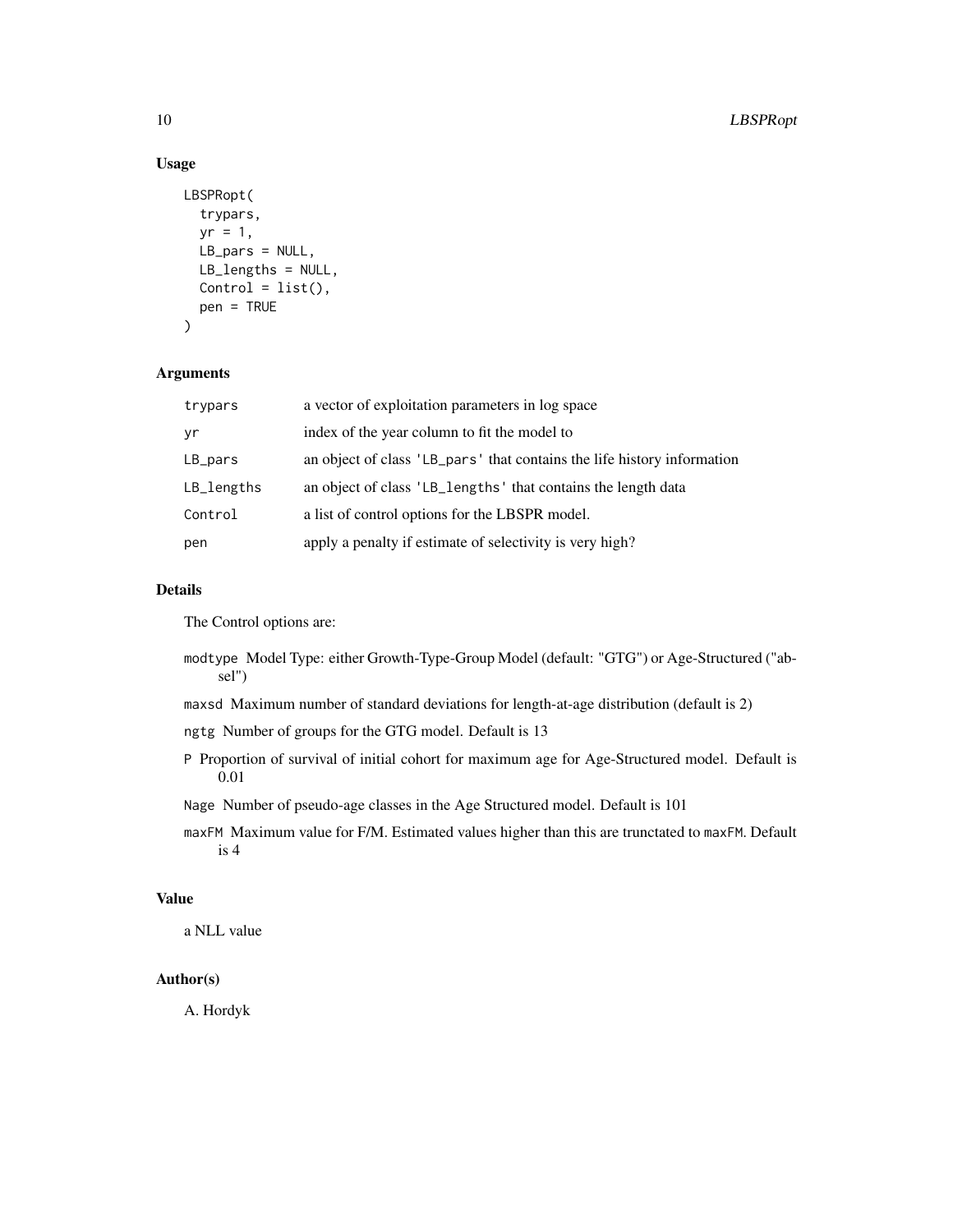<span id="page-10-0"></span>

### Description

Function that generates the expected equilbrium size composition given biological parameters, and fishing mortality and selectivity pattern.

### Usage

```
LBSPRsim(LB_pars = NULL, Control = list(), verbose = TRUE)
```
### Arguments

| $LB\_pars$ | an object of class 'LB_pars' that contains the life history information |
|------------|-------------------------------------------------------------------------|
| Control    | a list of control options for the LBSPR model.                          |
| verbose    | display messages?                                                       |

### Details

The Control options are:

- modtype Model Type: either Growth-Type-Group Model (default: "GTG") or Age-Structured ("absel")
- maxsd Maximum number of standard deviations for length-at-age distribution (default is 2)
- ngtg Number of groups for the GTG model. Default is 13
- P Proportion of survival of initial cohort for maximum age for Age-Structured model. Default is 0.01
- Nage Number of pseudo-age classes in the Age Structured model. Default is 101
- maxFM Maximum value for F/M. Estimated values higher than this are trunctated to maxFM. Default is 4

### Value

a object of class 'LB\_obj'

### Author(s)

A. Hordyk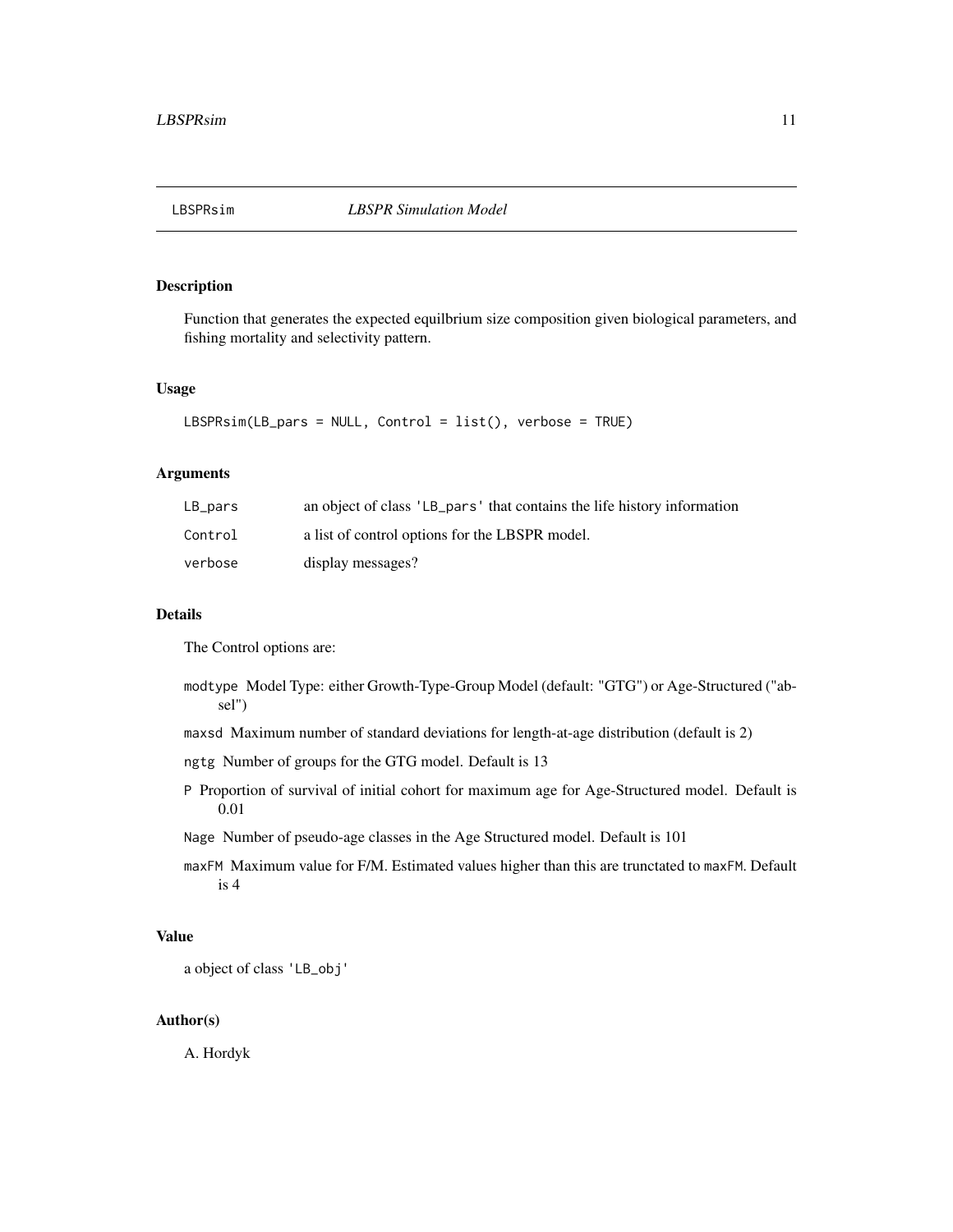### <span id="page-11-0"></span>Examples

```
LB_pars <- new("LB_pars")
LB_pars@MK <- 1.5
LB_pars@Linf <- 100
LB pars@L50 <- 50LB_pars@L95 <- 55
LB_pars@SL50 <- 60
LB_pars@SL95 <- 65
LB_pars@FM <- 1
Sim <- LBSPRsim(LB_pars)
Sim@SPR
```
LBSPRsim\_ *Internal LBSPR Simulation Model*

### Description

A internal function that generates the expected equilbrium size composition given biological parameters, and fishing mortality and selectivity pattern. Typically only used by other functions in the package.

### Usage

```
LBSPRsim_(LB_pars = NULL, Control = list(), verbose = TRUE, doCheck = TRUE)
```
### Arguments

| $LB_$ pars | an object of class 'LB_pars' that contains the life history information                                |
|------------|--------------------------------------------------------------------------------------------------------|
| Control    | a list of control options for the LBSPR model.                                                         |
| verbose    | display messages?                                                                                      |
| doCheck    | check if the LB pars object is valid? Switch off when calling function from a<br>optimization routine. |

### Details

The Control options are:

modtype Model Type: either Growth-Type-Group Model (default: "GTG") or Age-Structured ("absel")

maxsd Maximum number of standard deviations for length-at-age distribution (default is 2)

ngtg Number of groups for the GTG model. Default is 13

P Proportion of survival of initial cohort for maximum age for Age-Structured model. Default is 0.01

Nage Number of pseudo-age classes in the Age Structured model. Default is 101

maxFM Maximum value for F/M. Estimated values higher than this are trunctated to maxFM. Default is 4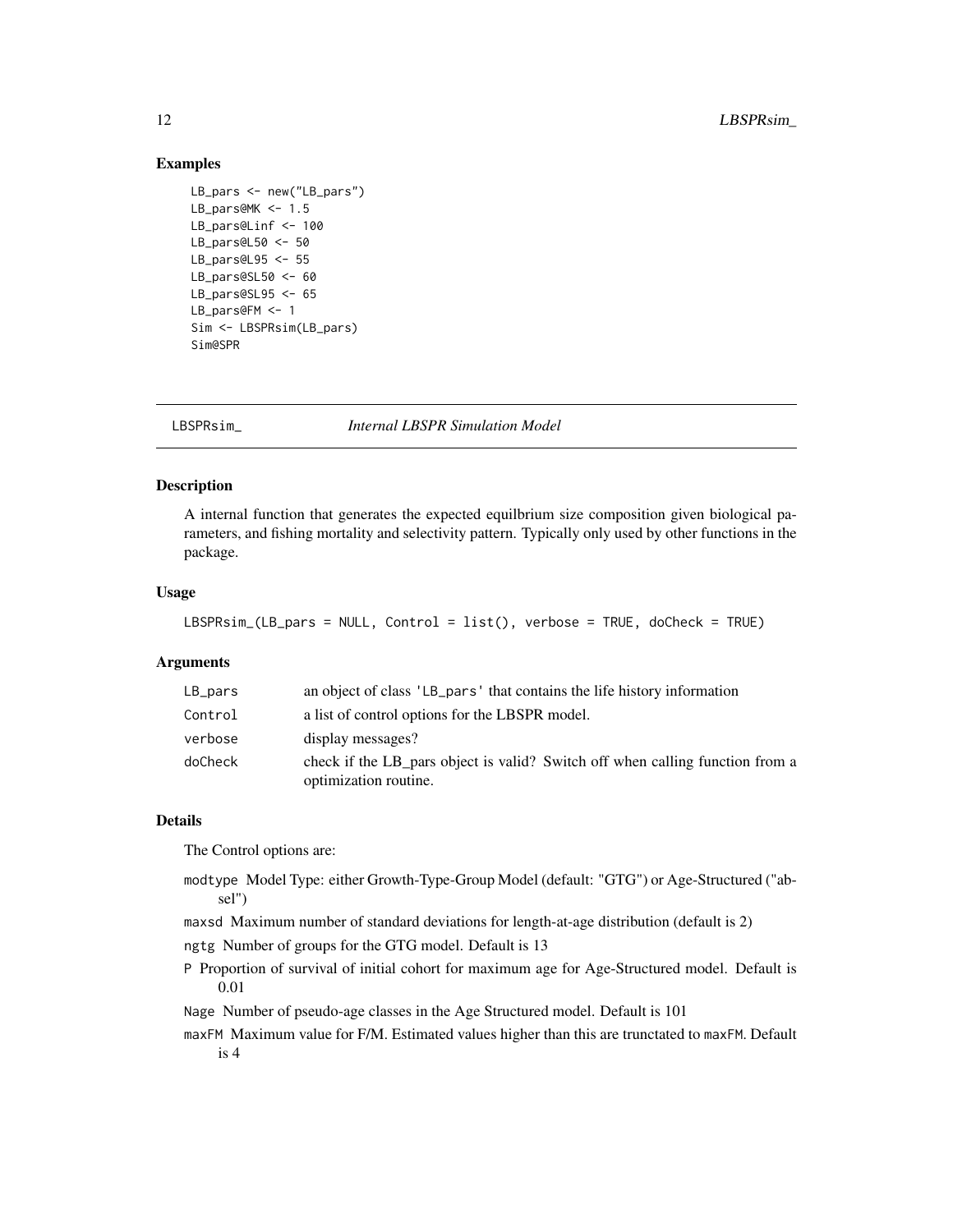### <span id="page-12-0"></span>LBSPR\_NLLabsel 13

### Value

a object of class 'LB\_obj'

### Author(s)

A. Hordyk

LBSPR\_NLLabsel *LBSPR Optimization function for age-based selectivity model*

### Description

Internal optimization function

### Usage

LBSPR\_NLLabsel( starts, x, P, LMids, LBins, LDat, MK, Linf, FecB, L50, L95, maxsd, CVLinf, Nage, usePen )

## Arguments

| starts       | a vector of starting parameters, relative SL50 (SL50/Linf), deltaSL (SL95-SL50)/Linf,<br>and F/M (in log space) |
|--------------|-----------------------------------------------------------------------------------------------------------------|
| $\mathsf{x}$ | vector of relative ages                                                                                         |
| P            | numeric value indicating proportion of cohort remaining at maximum age                                          |
| LMids        | a vector of the midpoints of the length classes                                                                 |
| LBins        | a vector of length classes                                                                                      |
| LDat         | a vector of lenght frequencies. Must be same length as LMids                                                    |
| МK           | the M/K value                                                                                                   |
| Linf         | the Linf value for the population as a hole                                                                     |
|              |                                                                                                                 |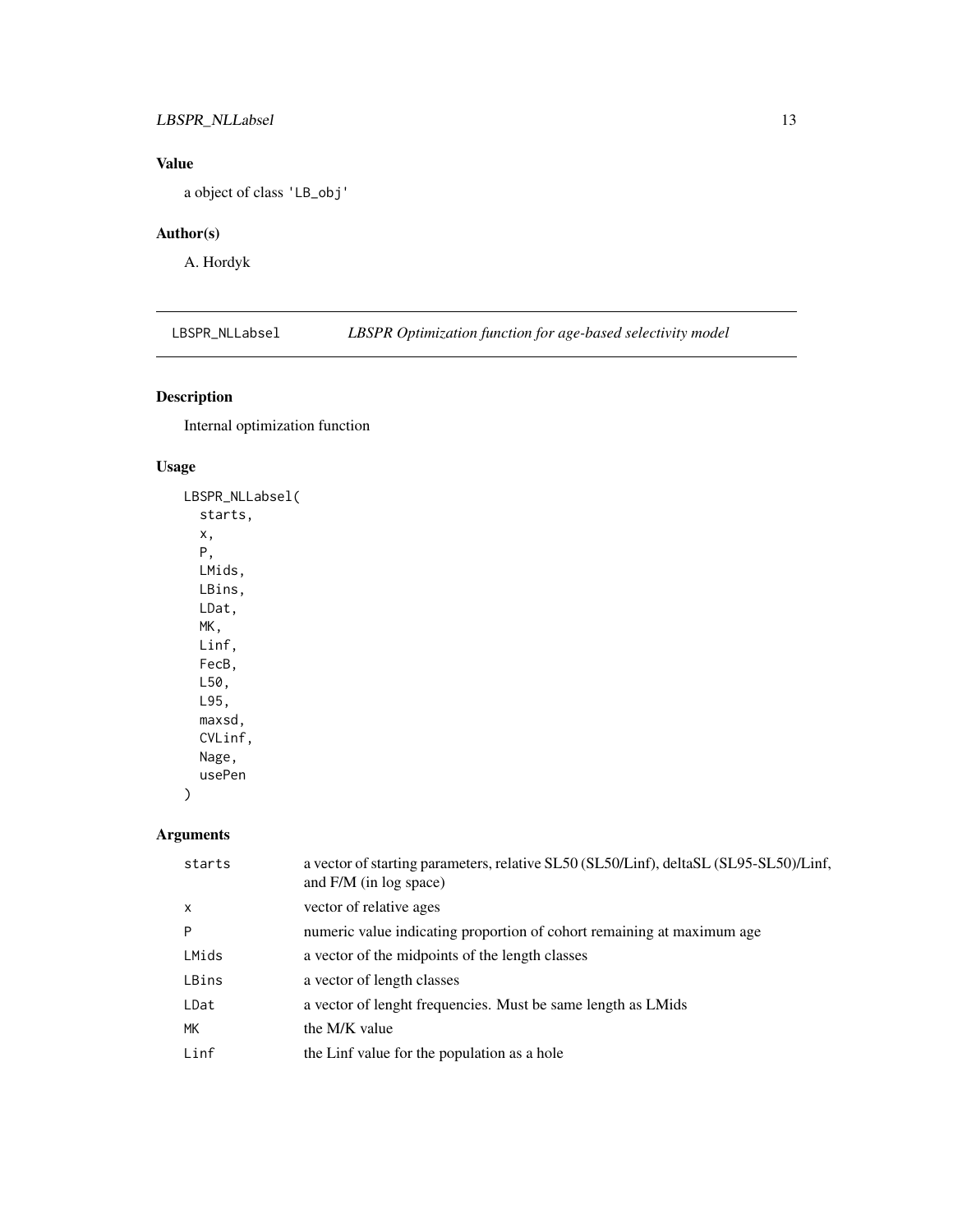<span id="page-13-0"></span>

| FecB   | exponent of the length-fecundity relationship                               |
|--------|-----------------------------------------------------------------------------|
| L50    | length at 50 per cent maturity                                              |
| L95    | length at 95 per cent maturity                                              |
| maxsd  | numeric value - maximum number of standard deviations of length-at-age dist |
| CVLinf | CV of length-at-age                                                         |
| Nage   | number of pseudo age-classes                                                |
| usePen | logical to use penalty for extreme estimates of selectivity                 |

### Value

negative log-likelihood value

### Author(s)

A. Hordyk

| LBSPR_NLLgtg |  |
|--------------|--|
|--------------|--|

## gtg *LBSPR Optimization function for GTG model*

### Description

Internal optimization function

### Usage

```
LBSPR_NLLgtg(
  starts,
  LMids,
  LBins,
  LDat,
  gtgLinfs,
  MKMat,
  MK,
  Linf,
  ngtg,
  recP,
  usePen
)
```
### Arguments

| starts | a vector of starting parameters, relative SL50 (SL50/Linf), deltaSL (SL95-SL50)/Linf,<br>and $F/M$ (in log space) |
|--------|-------------------------------------------------------------------------------------------------------------------|
| LMids  | a vector of the midpoints of the length classes                                                                   |
| LBins  | a vector of length classes                                                                                        |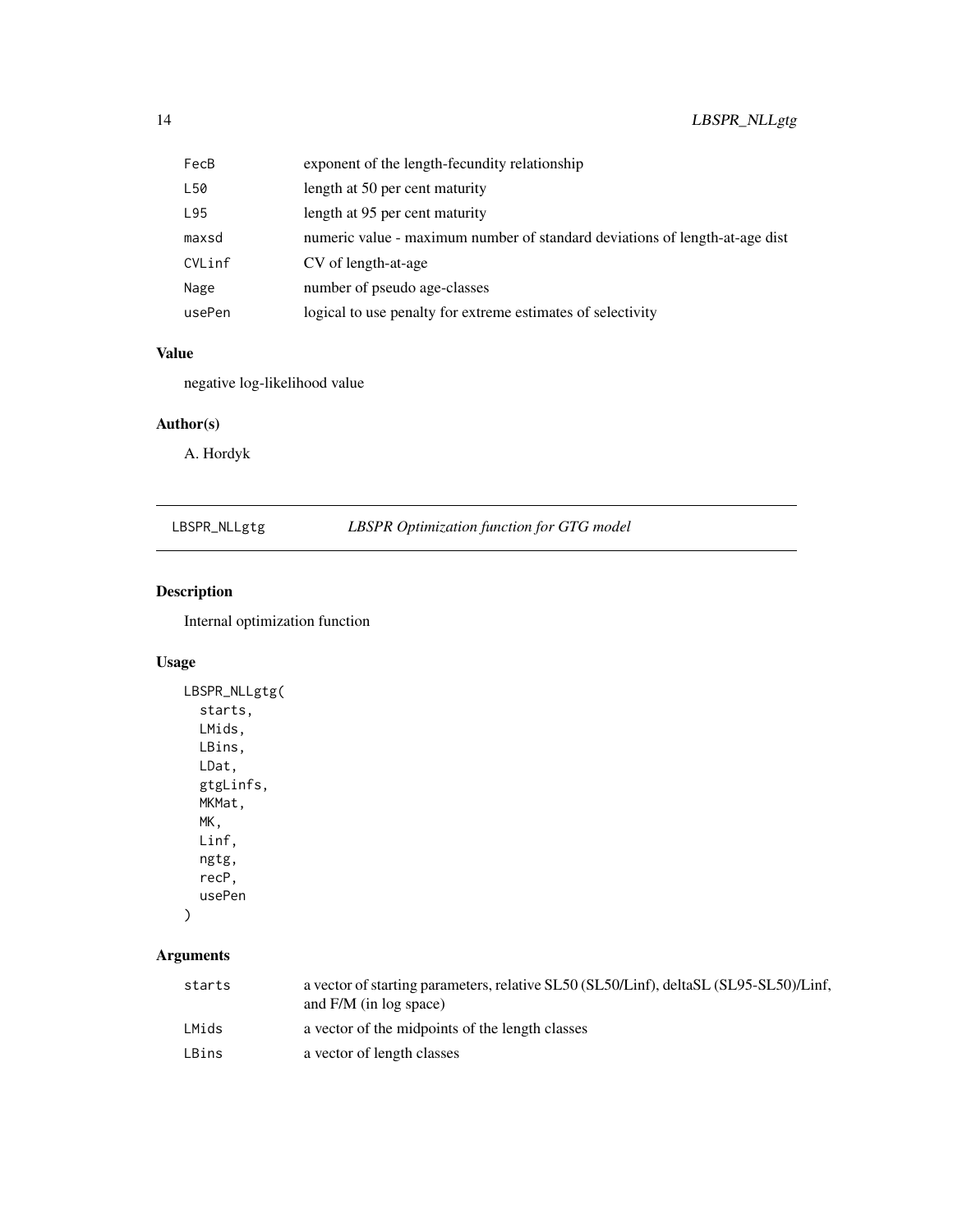### <span id="page-14-0"></span>LB\_lengths-class 15

| LDat     | a vector of lenght frequencies. Must be same length as LMids |
|----------|--------------------------------------------------------------|
| gtgLinfs | a vector of Linfs for the growth-type-groups                 |
| MKMat    | a matrix of M/K for each GTG and length-class                |
| МK       | the M/K value                                                |
| Linf     | the Linf value for the population as a hole                  |
| ngtg     | the number of growth-type-groups                             |
| recP     | a vector of recruitment by GTG                               |
| usePen   | logical to use penalty for extreme estimates of selectivity  |

### Value

negative log-likelihood value

### Author(s)

A. Hordyk

LB\_lengths-class *An S4 class containing length data*

### Description

An S4 class containing length data

### Slots

LMids A numeric vector containing the mid-points of the length bins

LData A numeric matrix containing length data

L\_units Character descrbing units of the length measurements

Years A numeric vector containing the year indices

NYears A length-one numeric vector for number of years

Elog A error log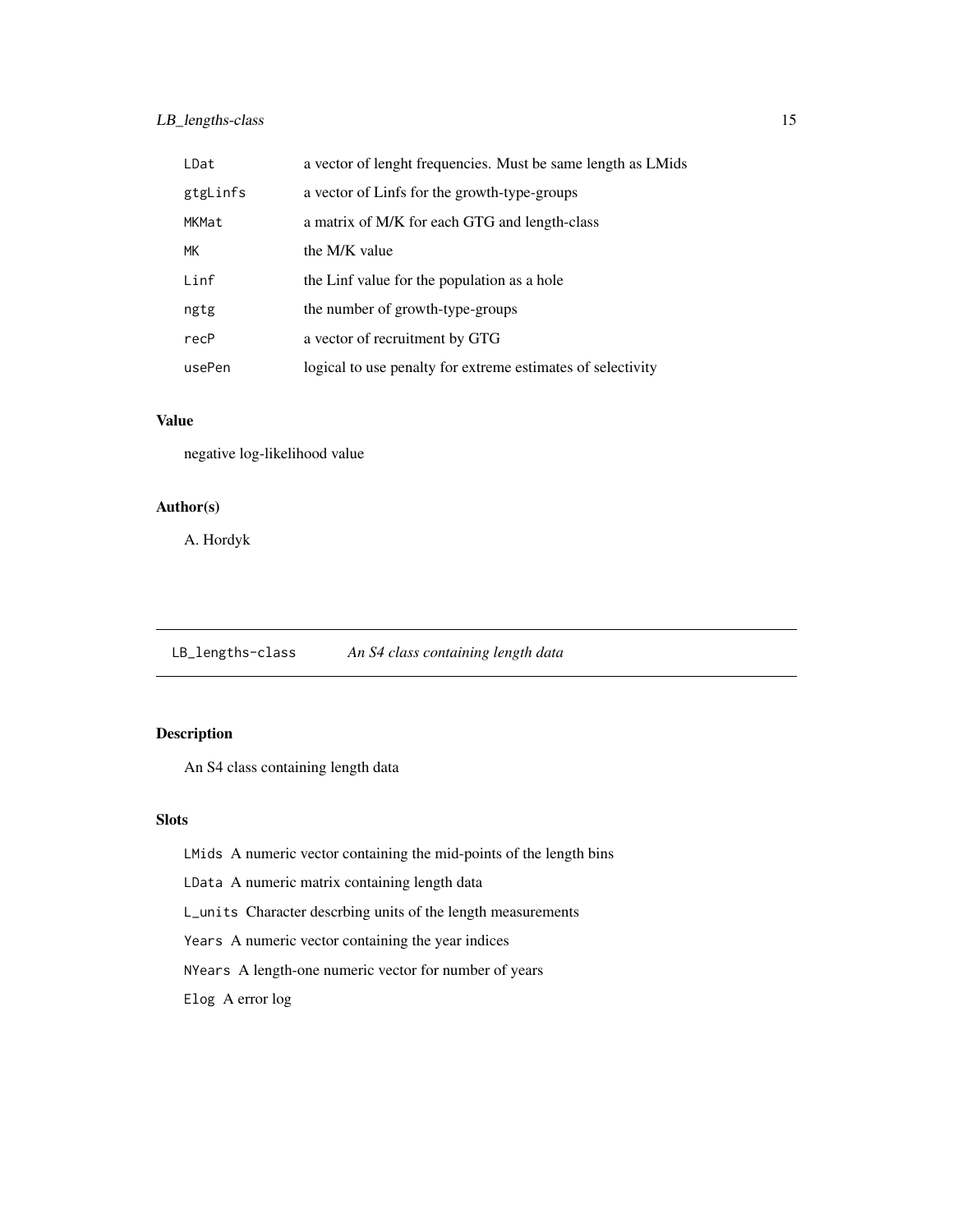<span id="page-15-0"></span>

### Description

An S4 class containing all parameters for the LBSPR model

### **Slots**

SPR The Spawning Potential Ratio

- Yield Relative yield
- YPR Yield per recruit
- SSB Spawning stock biomass (relative only)
- SSB0 Unfished spawning stock biomass
- B0 Unfished biomass
- LMids A numeric vector containing the mid-points of the length bins
- pLCatch A numeric vector containg expected proportion for each length class in the catch
- pLPop A numeric vector containg expected proportion for each length class in the population
- RelRec Relative recruitment
- Ests A matrix of estimated values
- Vars A vector of estimated variance for SL50, SL95, F/M and SPR
- NLL A numeric NLL values
- maxFM A numeric of maximum estimated F/M value (note this is apical F)
- SPRatsize A vector of cumulative SPR at length (currently only works for GTG model)
- fitLog A vector of error logs for each fit. 0 means everything is okay.

LB\_pars-class *An S4 class containing life history and other parameters*

### Description

An S4 class containing life history and other parameters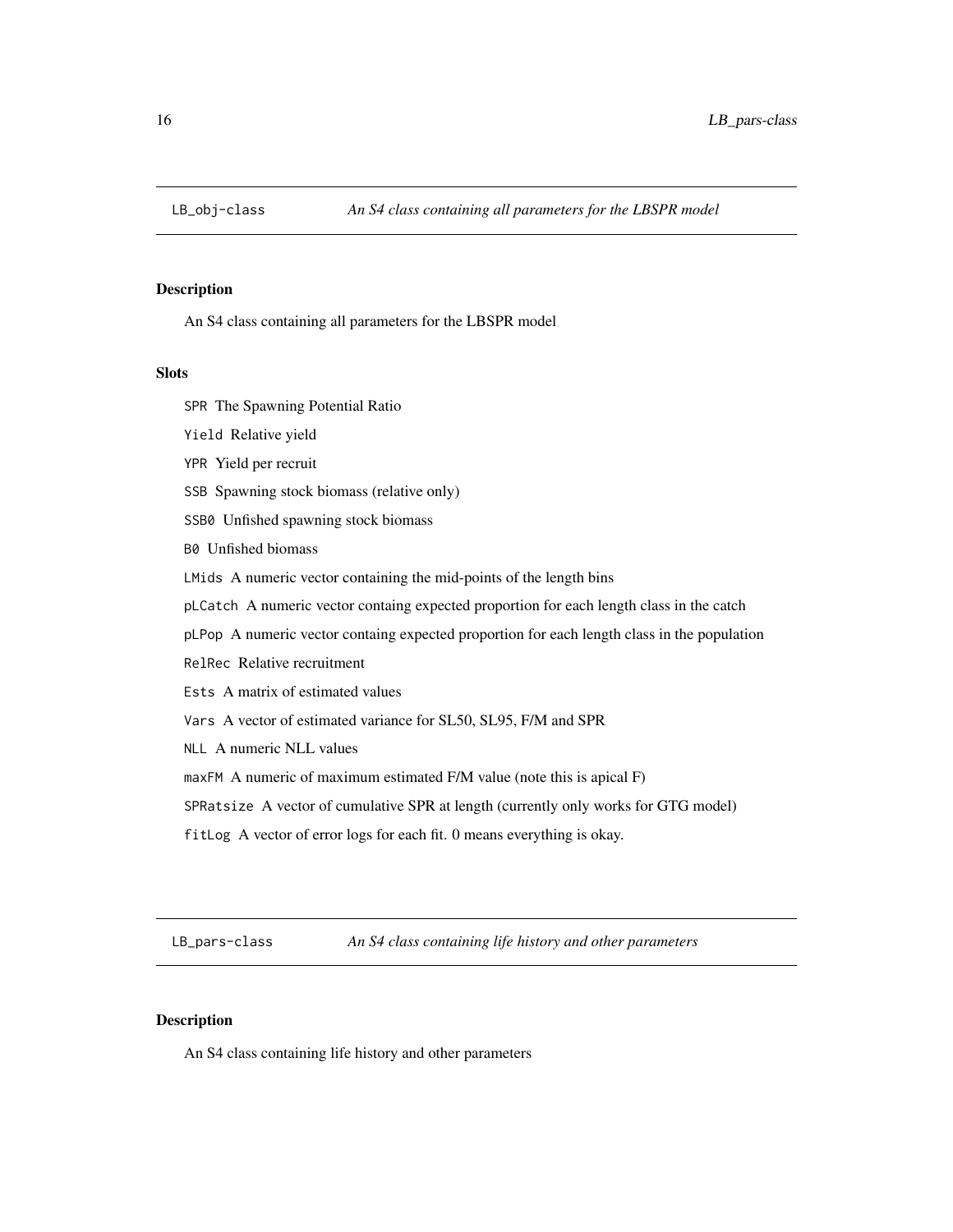### <span id="page-16-0"></span>plotCurves and the set of the set of the set of the set of the set of the set of the set of the set of the set of the set of the set of the set of the set of the set of the set of the set of the set of the set of the set o

### **Slots**

- Species Character vector of species name
- MK A length-one numeric vector for M/K ratio
- M An optional value for natural mortality (M)
- Linf A length-one numeric vector for Linf
- L\_units Character describing units of length parameters
- CVLinf A length-one numeric vector for CV of length-at-age
- L50 A length-one numeric vector for length at 50% maturity
- L95 A length-one numeric vector for length at 95% maturity
- Walpha A length-one numeric vector for alpha parameter of length-weight relationship
- Walpha\_units Character describing units for weight scaling parameter
- Wbeta A length-one numeric vector for beta parameter of length-weight relationship
- FecB A length-one numeric vector for beta parameter of length-fecundity relationship
- Steepness A length-one numeric vector for steepness of SRR
- Mpow A length-one numeric vector for M at length
- R0 A length-one numeric vector for initial number of recruits (1 for per-recruit)
- SL50 A length-one numeric vector for length at 50% selectivity
- SL95 A length-one numeric vector for length at 95% selectivity
- MLL Minimum legal length (inflection point)
- sdLegal Standard deviation of MLL curve
- fDisc Fraction discarded that die
- FM A length-one numeric vector for F/M ratio (note this is apical F)
- SPR A length-one numeric vector for SPR
- BinMin A length-one numeric vector for minimum length bin
- BinMax A length-one numeric vector for maximum length bin
- BinWidth A length-one numeric vector for width of length bins

plotCurves *Plot the Relative Yield, YPR, SPR, SSB, and Recruitment curves*

### **Description**

A function that plots the Relative Yield, YPR, SPR, SSB, and Recruitment curves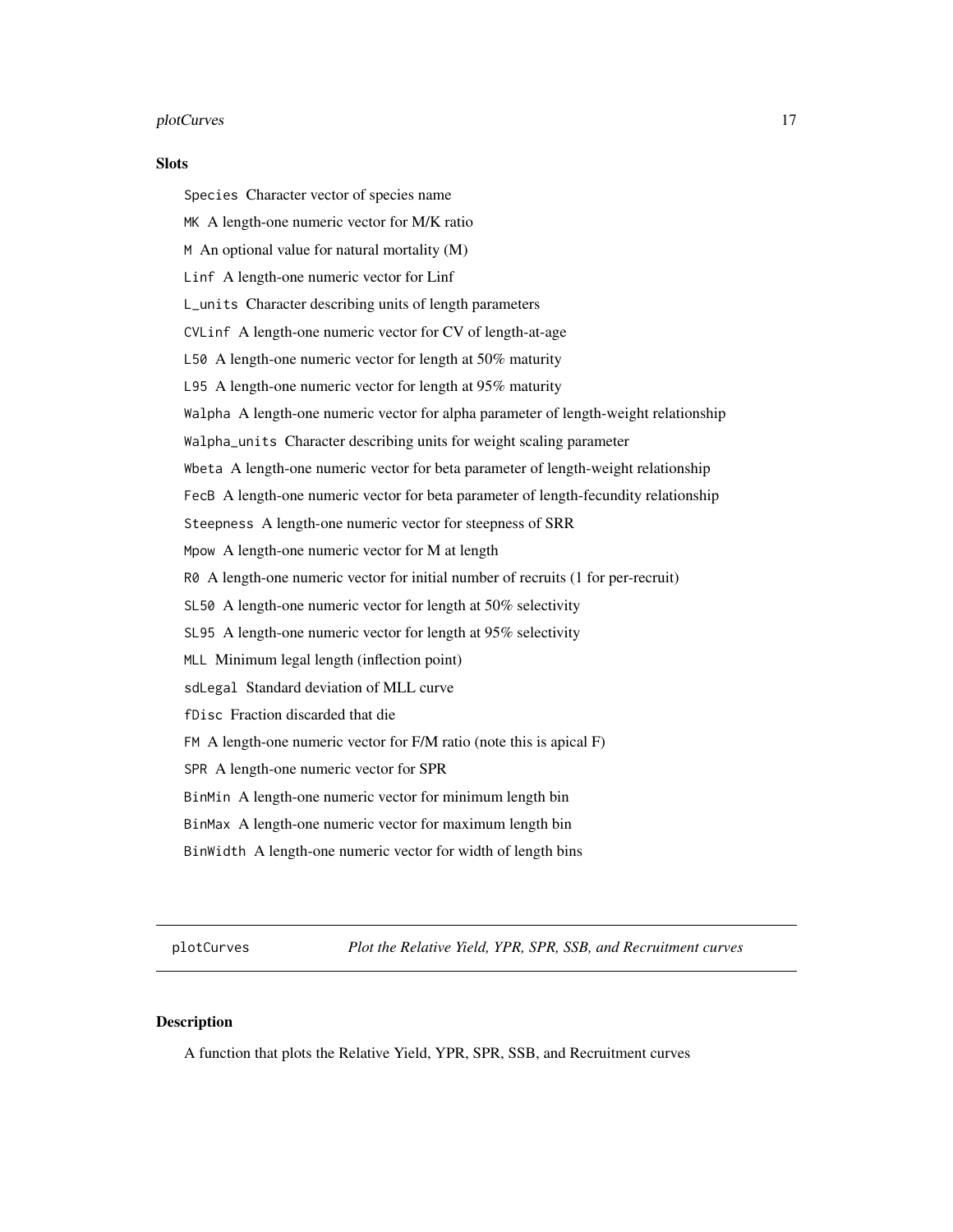### 18 plotEsts

### Usage

```
plotCurves(
 LB_obj,
 X = c("FM", "SSB", "SPR"),Y = c("SPR", "SSB", "Yield"),
  size.axtex = 12,
 size.title = 14,
 size.leg = 12,
 size.pt = 4,
 inc.pts = TRUE)
```
### Arguments

| $LB_$ obj  | An object of class 'LB_obj' that contains the life history and fishing information                     |
|------------|--------------------------------------------------------------------------------------------------------|
| X          | a character value indicating what to plot on the x-axis: F/M ("FM") or SSB<br>("SSB")                  |
| Y          | a character value indicating what to plot on the y-axis: SPR, SSB, Yield, YPR or<br>Rec(multiple okay) |
| size.axtex | size of the axis text                                                                                  |
| size.title | size of axis title                                                                                     |
| size.leg   | size of legend text                                                                                    |
| size.pt    | size of the points on the plots                                                                        |
| inc.pts    | Include points on the plots?                                                                           |

### Value

a ggplot object

### Author(s)

A. Hordyk

plotEsts *Plot LBSPR model estimates*

### Description

A function that plots the estimates of the LBSPR with a smoother line

<span id="page-17-0"></span>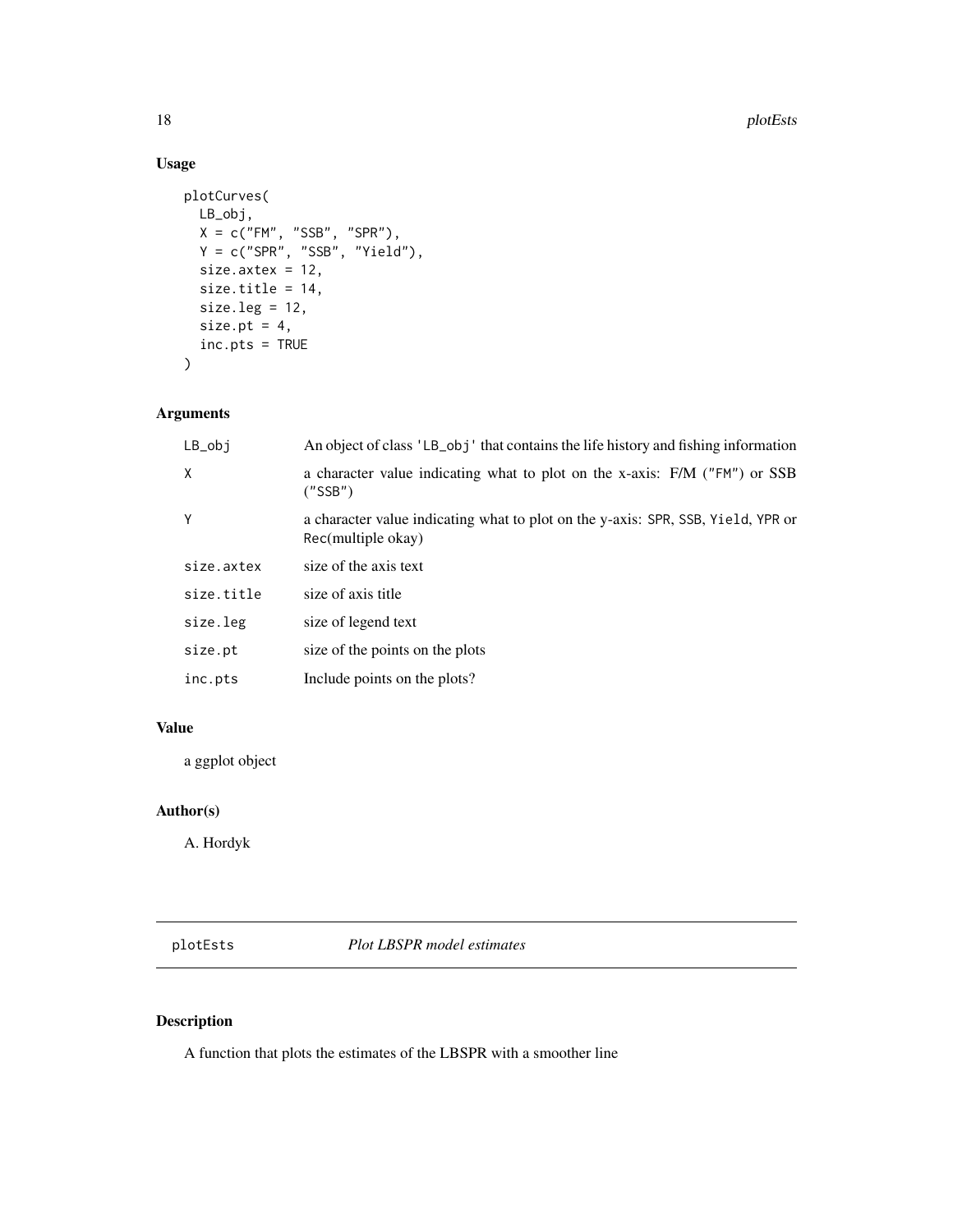### <span id="page-18-0"></span>plotMat 2008 and 2008 and 2008 and 2008 and 2008 and 2008 and 2008 and 2008 and 2008 and 2008 and 2008 and 200

### Usage

```
plotEsts(
 LB\_obj = NULL,pars = c("Sel", "FM", "SPR"),
 Lwd = 2.5,
 ptCex = 1.25,
 axCex = 1.45,
 labcex = 1.55,
 doSmooth = TRUE,
 incL50 = FALSE,
 CIcol = "darkgray",
 L50col = "gray")
```
### Arguments

| $LB_$ obj | an object of class 'LB_obj' that contains the life history and fishing information |
|-----------|------------------------------------------------------------------------------------|
| pars      | a character vectors specifying which plots to create                               |
| Lwd       | line width                                                                         |
| ptCex     | size of plotted points                                                             |
| axCex     | size of the axis                                                                   |
| labCex    | size of axis label                                                                 |
| doSmooth  | apply the smoother?                                                                |
| incL50    | include L50 line?                                                                  |
| CIcol     | colour of the confidence interval bars                                             |
| L50col    | colour of L50 line (if included)                                                   |
|           |                                                                                    |

### Author(s)

A. Hordyk

plotMat *Plot the maturity-at-length and selectivity-at-length curves*

### Description

A function that plots the maturity-at-length and selectivity-at-length curves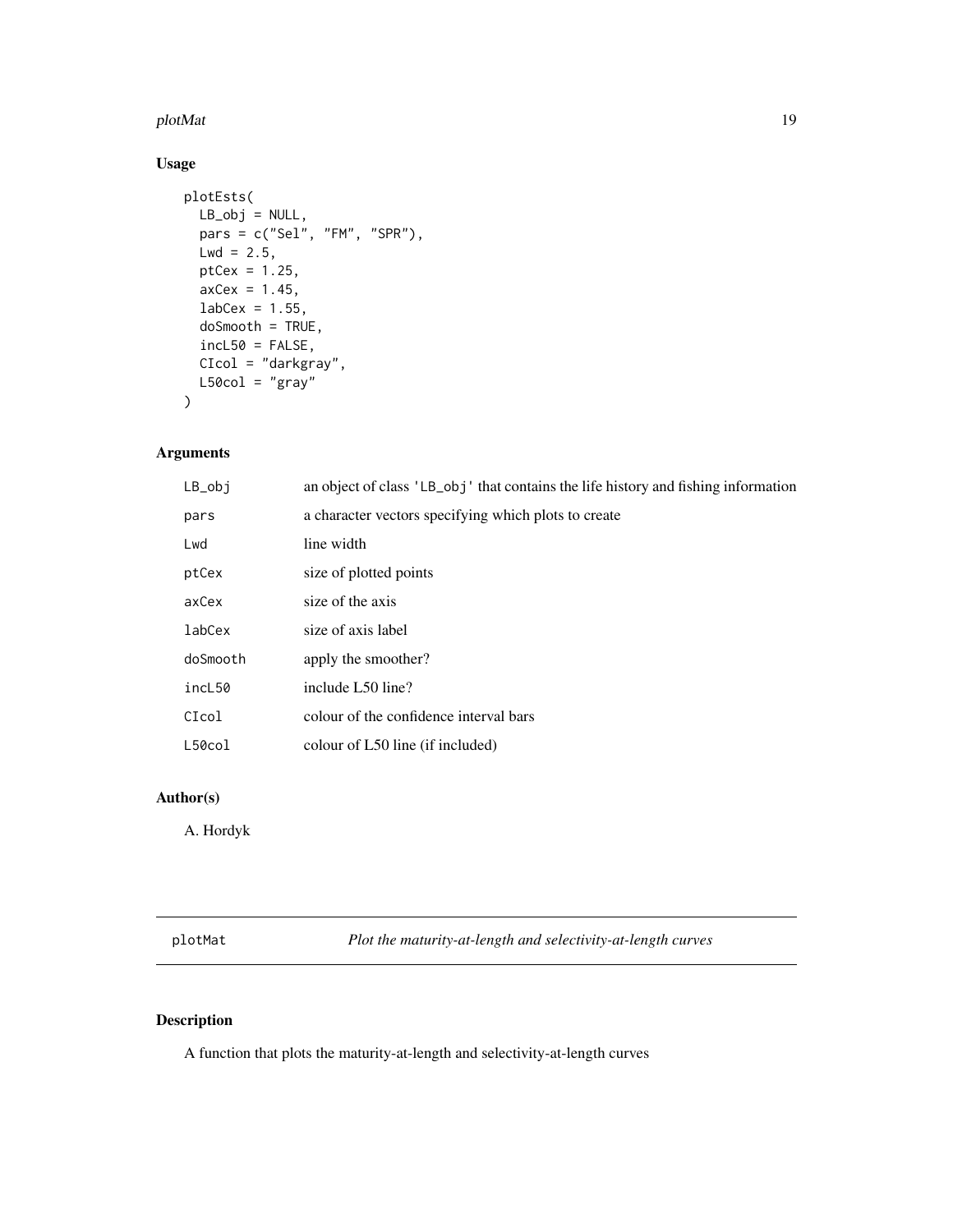### Usage

```
plotMat(
  LB\_obj = NULL,size.axtex = 12,
  size.title = 14,
  size.leg = 12,
  useSmooth = TRUE,
  Title = NULL
\mathcal{L}
```
### Arguments

| LB_obj     | an object of class 'LB_obj' that contains the life history and fishing information |
|------------|------------------------------------------------------------------------------------|
| size.axtex | size of the axis text                                                              |
| size.title | size of axis title                                                                 |
| size.leg   | size of legend text                                                                |
| useSmooth  | use the smoothed estimates?                                                        |
| Title      | optional character string for plot title                                           |
|            |                                                                                    |

### Value

a ggplot object

### Author(s)

A. Hordyk

```
plotSim General plotting function for simulated data
```
### Description

A general function that plots the simulation object. Includes four different plots: equilbrium size structure, maturity and selectivity curves, growth curves, and relative Yield, YPR, SPR, SSB, and Recruitment curves.

### Usage

```
plotSim(
 LB_0bj = NULL,
  type = c("all", "len.freq", "growth", "maturity.select", "yield.curve"),
  lf.type = c("catch", "pop"),growth.type = c("LAA", "WAA"),
 y.type = c("SPR", "SSB", "Yield", "YPR"),
 x.type = c("FM", "SSB", "SPR"),
```
<span id="page-19-0"></span>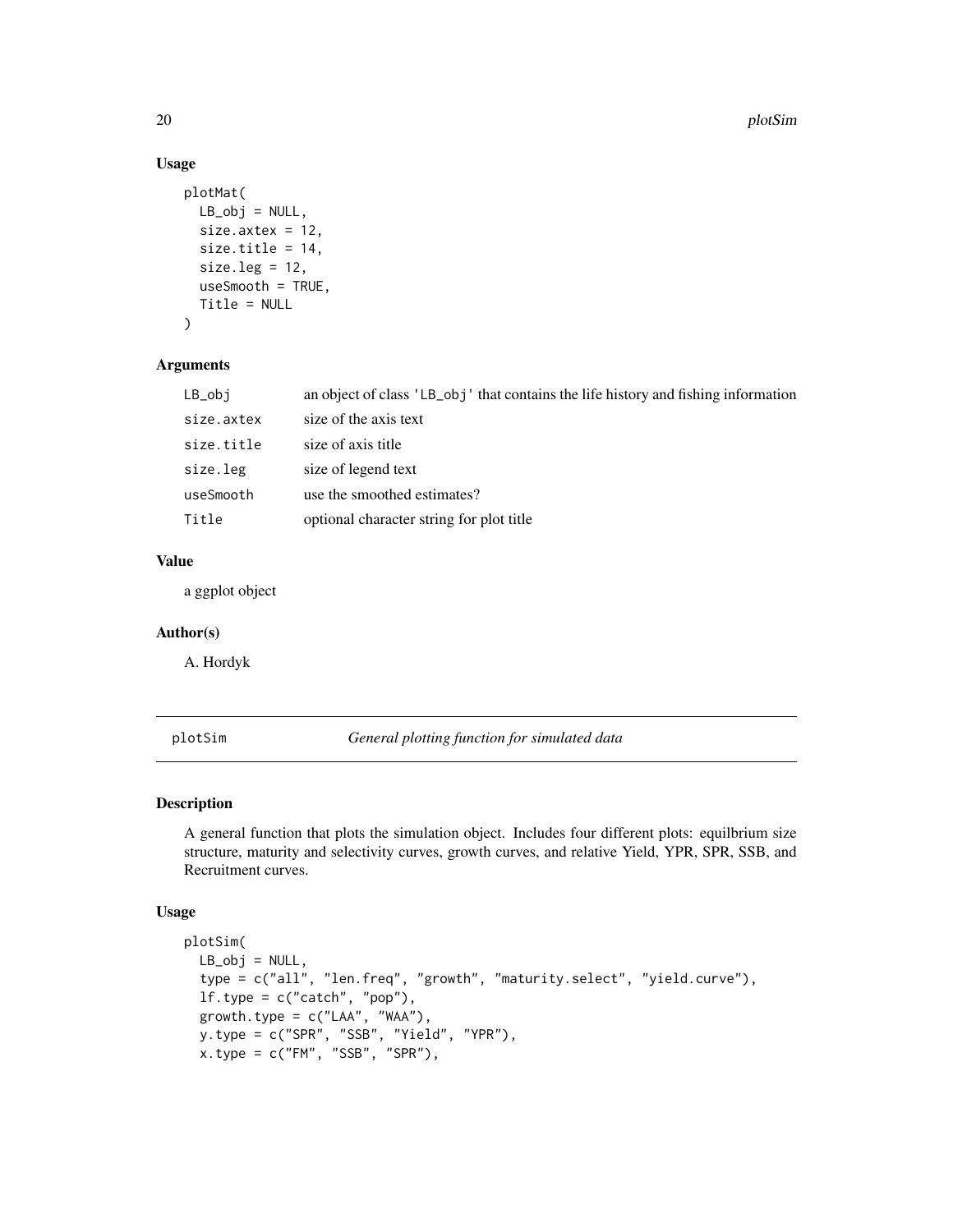### plotSim 21

```
perRec = FALSE,
 inc.SPR = TRUE,
 Cols = NULL,
 size.axtex = 12,
 size.title = 14,
 size.SPR = 4,size.leg = 12,
 inc.pts = TRUE,
 size.pt = 4\mathcal{L}
```
### Arguments

| LB_obj      | an object of class 'LB_obj' that contains the life history and fishing information                                                 |
|-------------|------------------------------------------------------------------------------------------------------------------------------------|
| type        | a character value indicating which plots to include: "all", "len.freq", "growth",<br>"maturity.select", "yield.curve"              |
| lf.type     | a character value indicating if the catch or pop (population) should be plotted<br>for the length frequency                        |
| growth.type | should growth be plotted as length-at-age ("LAA") or weight-at-age ("WAA")                                                         |
| y.type      | what curves should be plotted on y-axis? "SPR", "SSB", "Yield", "YPR"                                                              |
| x.type      | what curves should be plotted on x-axis? "FM", "SSB", "SPR"                                                                        |
| perRec      | a logical to indicate if plot should be per-recruit (ignore steepness) or not (zero<br>recruitment if SPR below replacement level) |
| inc.SPR     | a logical to indicate if SPR value should be printed in top right corner of plot                                                   |
| Cols        | optional character vector of colours for the plot                                                                                  |
| size.axtex  | size of the axis text                                                                                                              |
| size.title  | size of axis title                                                                                                                 |
| size.SPR    | size of SPR text                                                                                                                   |
| size.leg    | size of legend text                                                                                                                |
| inc.pts     | Include points on the plots?                                                                                                       |
| size.pt     | size of the points on the plots                                                                                                    |

### Value

a ggplot object

### Author(s)

A. Hordyk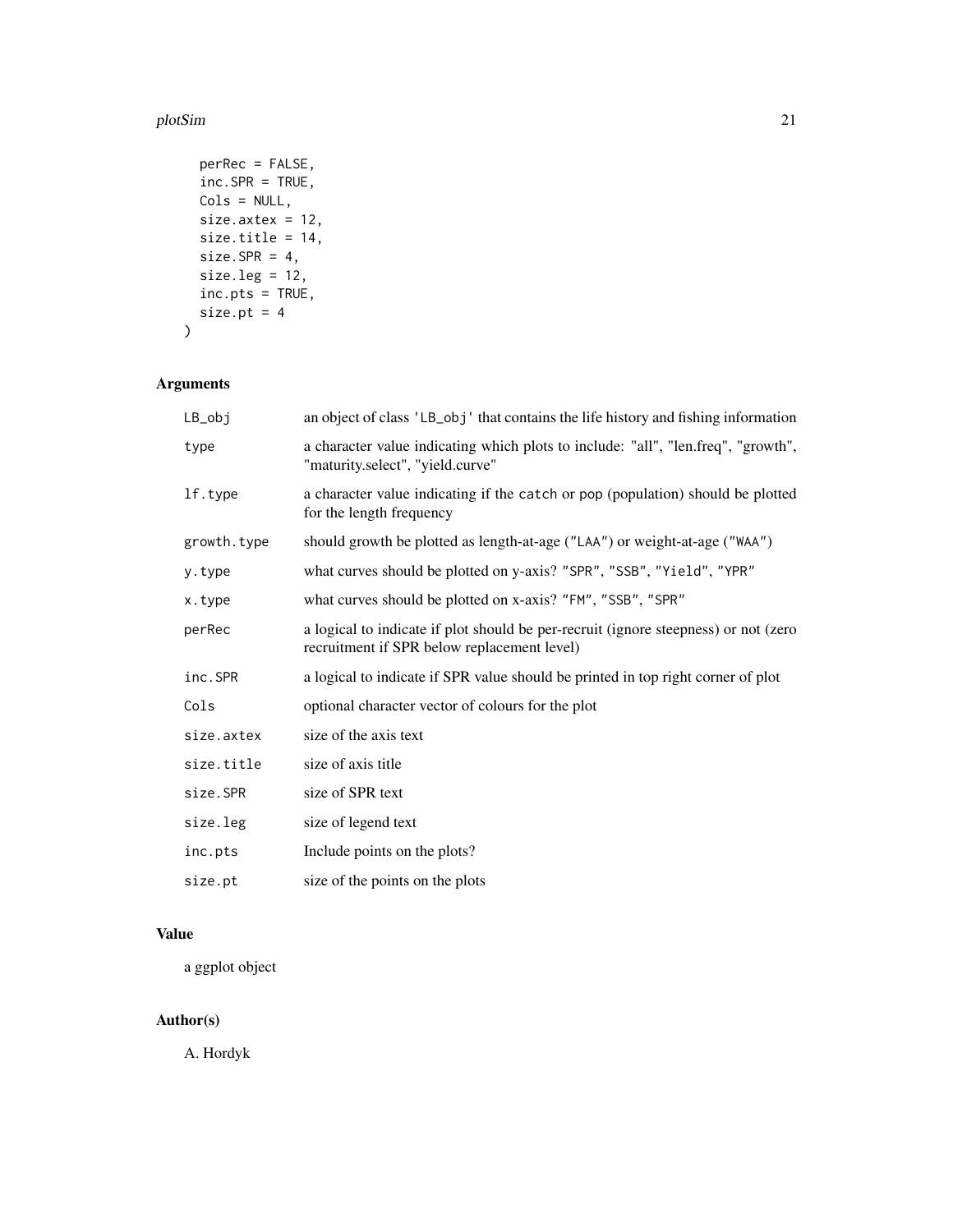### <span id="page-21-0"></span>Examples

```
LB_pars <- new("LB_pars")
LB_pars@MK <- 1.5
LB_pars@Linf <- 100
LB_pars@L50 <- 50
LB_pars@L95 <- 55
LB_pars@SL50 <- 60
LB_pars@SL95 <- 65
LB_pars@FM <- 1
Sim <- LBSPRsim(LB_pars)
plotSim(Sim)
```
### plotSize *Plot the size data and model fits*

### Description

A function that plots size data and the fitted LBSPR model

### Usage

```
plotSize(
 LB\_obj = NULL,size.axtex = 12,
 size.title = 14,
 Title = NULL,
  scales = c("fixed", "free_x", "free_y", "free"),
 inc.text = FALSE,
 warn.size = 0.8)
```
### Arguments

| $LB\_obj$  | an object of class 'LB_obj' that contains the life history and fishing information                                                                                                            |
|------------|-----------------------------------------------------------------------------------------------------------------------------------------------------------------------------------------------|
| size.axtex | size of the axis text                                                                                                                                                                         |
| size.title | size of axis title                                                                                                                                                                            |
| Title      | optional character string for plot title                                                                                                                                                      |
| scales     | argument to ggplot2 function. Are scales shared across all facets (the default,<br>"fixed"), or do they vary across rows ("free_x"), columns ("free_y"), or both<br>rows and columns ("free") |
| inc.text   | Include text on plotting warning of high F or selectivity estimates?                                                                                                                          |
| warn.size  | numeric. Size of font for the warnings                                                                                                                                                        |

### Value

a ggplot object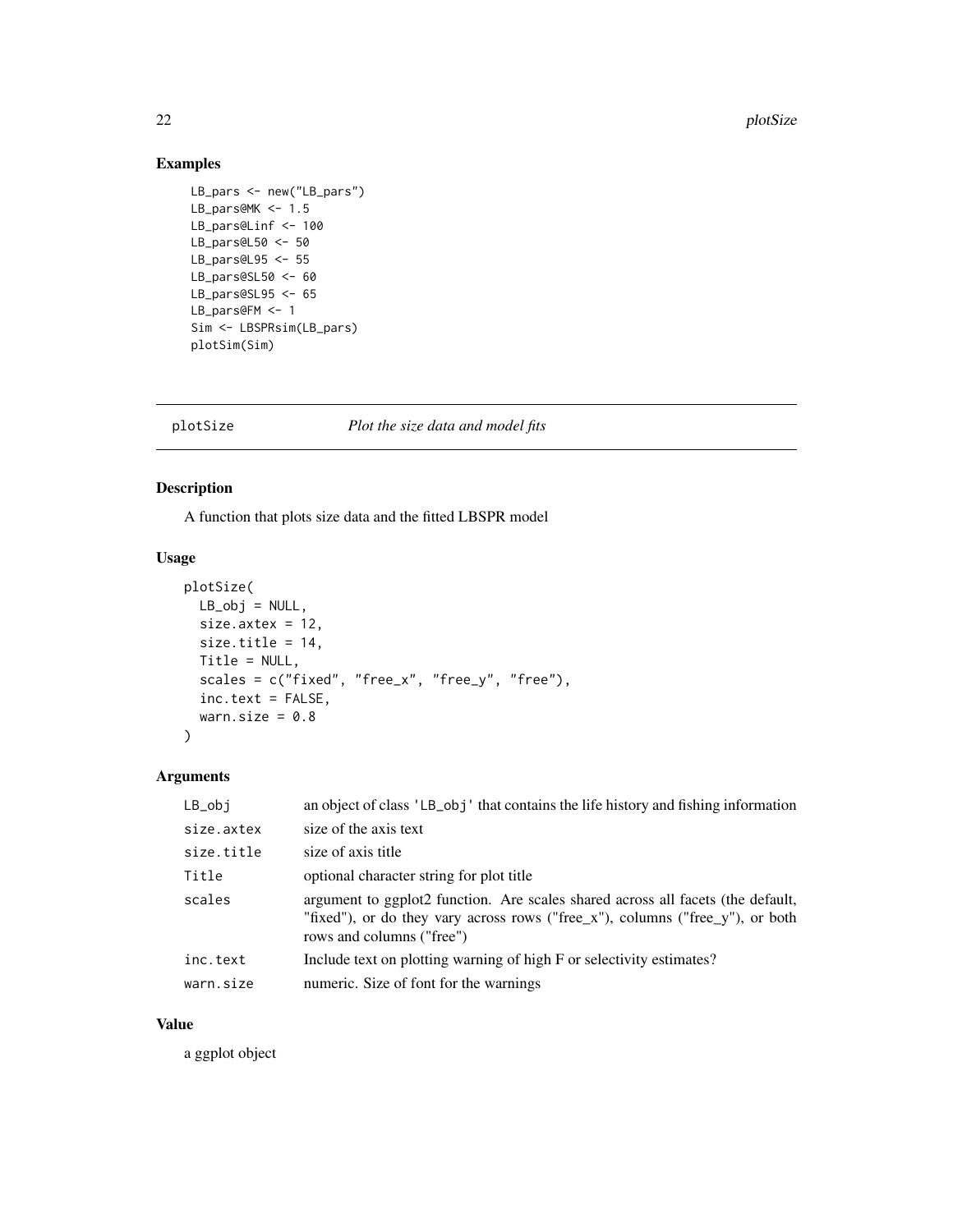### <span id="page-22-0"></span>plotSPRCirc 23

### Author(s)

A. Hordyk

### plotSPRCirc *Circle of estimated SPR and target and limit points*

### Description

A function that creates a circle plot showing the estimated SPR relative to the target and limit reference points

### Usage

```
plotSPRCirc(
 LB\_obj = NULL,SPRTarg = 0.4,
 SPRLim = 0.2,
 useSmooth = TRUE,
 Title = FALSE,
 Leg = TRUE,
 limcol = "#ff1919",
  target = "#f2ff02",abtgcol = "#32ff36",
 labcd = NULL,bgcol = "#FAFAFA",labcex = 2,
  texcex = 1.3)
```
### Arguments

| $LB_$ obj | an object of class 'LB_obj' that contains the life history and fishing information |
|-----------|------------------------------------------------------------------------------------|
| SPRTarg   | a numeric value specifying the SPR target                                          |
| SPRLim    | a numeric value specifying the SPR limit                                           |
| useSmooth | use the smoothed estimates? Usually would want to do this                          |
| Title     | include the title?                                                                 |
| Leg       | include the legend?                                                                |
| limcol    | colour for SPR Limit (hex; default is red)                                         |
| targcol   | colour for SPR target (hex; default is yellow)                                     |
| abtgcol   | colour for above SPR target (hex; default is green)                                |
| labcol    | optional fixed colour for estimated SPR label                                      |
| bgcol     | colour for the background                                                          |
| labcex    | size for the estimated SPR label                                                   |
| texcex    | size for estimated other labels                                                    |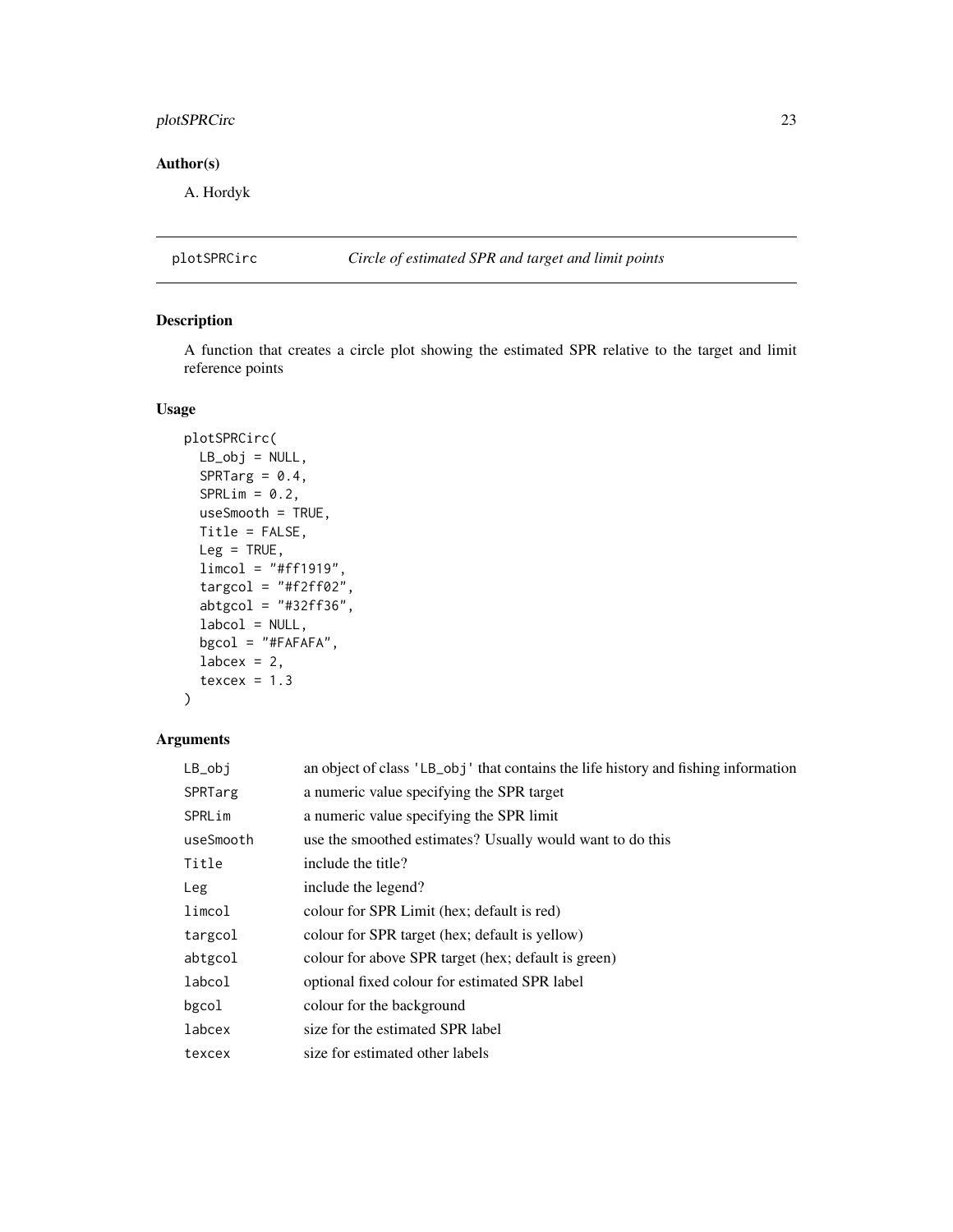### <span id="page-23-0"></span>Author(s)

A. Hordyk

plotTarg *Plot sampled length structure against target simulated size composition*

### Description

A function that plots the observed size structure against the expected size composition at the target SPR

### Usage

```
plotTarg(
  LB_pars = NULL,
  LB_lengths = NULL,
  yr = 1,Cols = NULL,title = NULL,
  targetext = TRUE,size.axtex = 12,
  size.title = 14,
  scales = c("fixed", "free_x", "free_y", "free")
\mathcal{L}
```
### Arguments

| $LB$ pars    | an object of class 'LB_pars' that contains the life history and fishing informa-<br>tion                                                                                                      |
|--------------|-----------------------------------------------------------------------------------------------------------------------------------------------------------------------------------------------|
| $LB$ lengths | an object of class 'LB_lengths' that contains the observed size data                                                                                                                          |
| yr           | index for sampled length data (defaults to 1)                                                                                                                                                 |
| Cols         | optional character vector of colours for the plot                                                                                                                                             |
| title        | character - optional title for plot                                                                                                                                                           |
| targtext     | logical - should the SPR target text be displayed as a subtitle?                                                                                                                              |
| size.axtex   | size of the axis text                                                                                                                                                                         |
| size.title   | size of axis title                                                                                                                                                                            |
| scales       | argument to ggplot2 function. Are scales shared across all facets (the default,<br>"fixed"), or do they vary across rows ("free_x"), columns ("free_y"), or both<br>rows and columns ("free") |

### Value

a ggplot object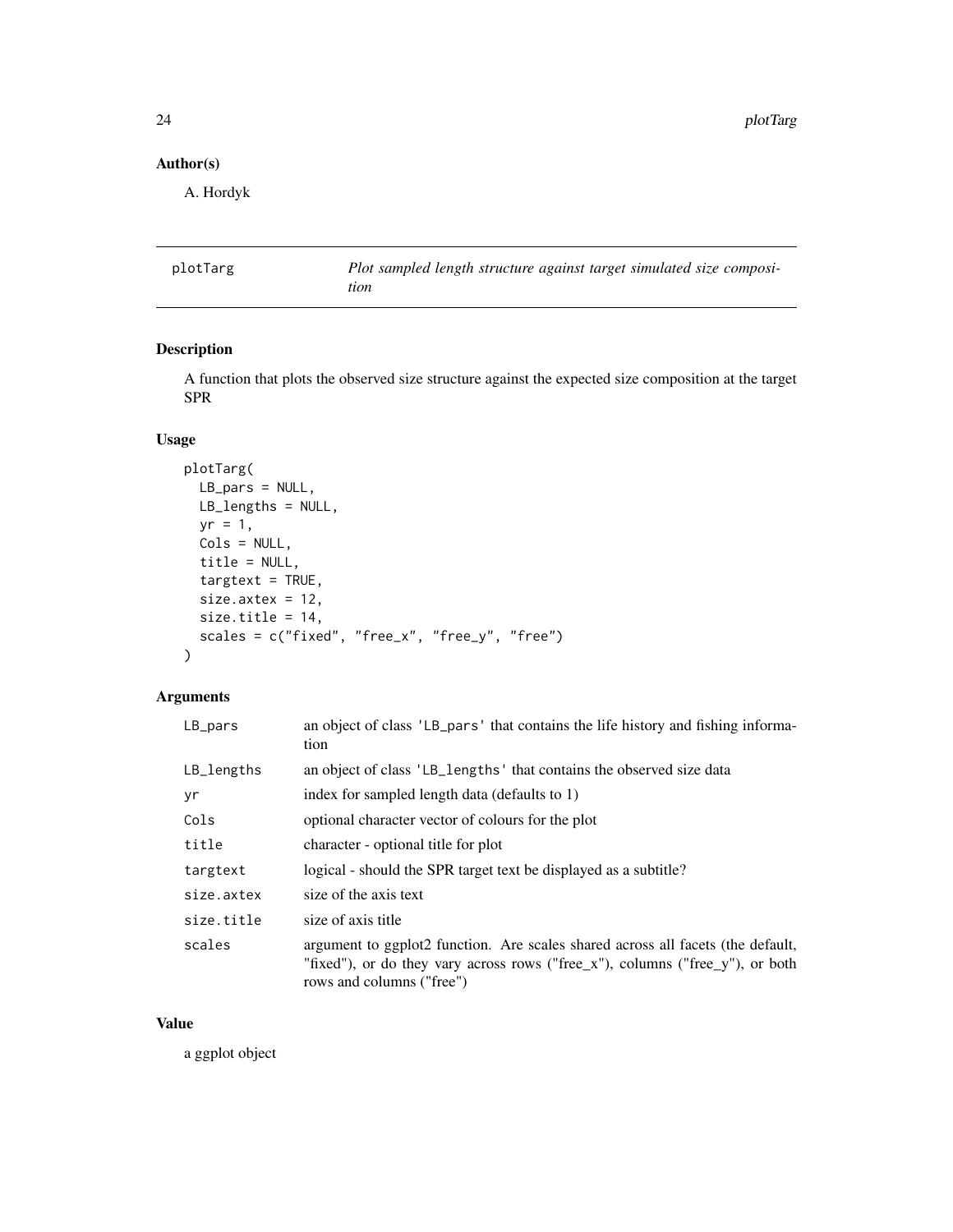### <span id="page-24-0"></span>Shiny 25

### Author(s)

A. Hordyk

Shiny *Run a Shiny Application*

### Description

Shiny runs one of the Shiny Applications that are included in the package

### Usage

Shiny(app)

### Arguments

app The name of the Shiny application to run. Currently the available Shiny apps are "LBSPR" and "Sim"

### References

Modified from Deal Attali's code: <https://deanattali.com/2015/04/21/r-package-shiny-app/>